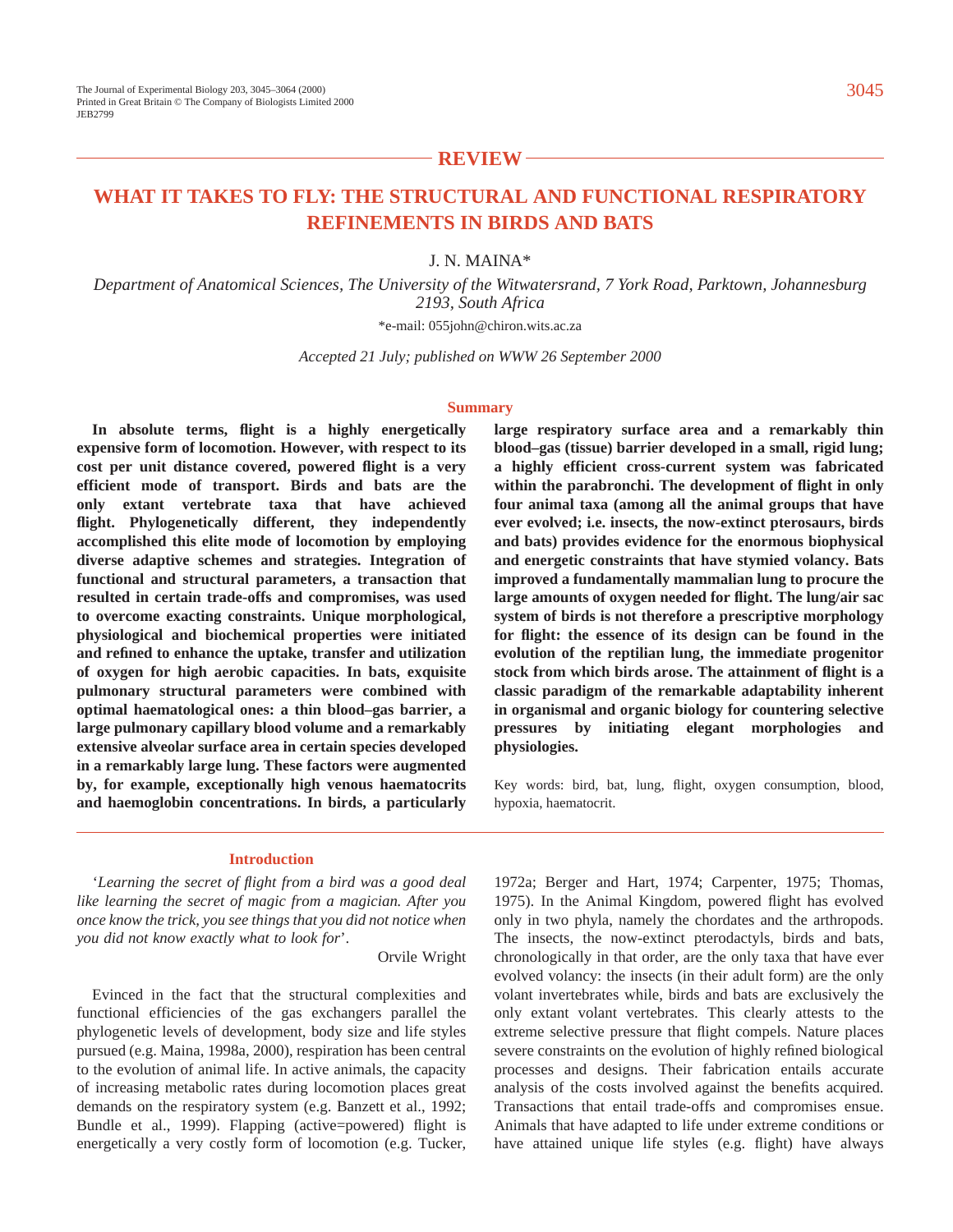intrigued biologists. In this regard, studies of flight with respect to its aerodynamic, physiological, morphological and biochemical prescriptions offer excellent paradigms for understanding the evolution of complex adaptations and for exploring the upper limits of natural designs and performances of organisms and organ systems. The realization of flight necessitated profound refinement, commitment and integration of virtually all organ systems and biological processes, especially the sensory, digestive, cardiovascular, locomotory and pulmonary systems, for a single activity.

Although both mammals and birds originated from cotylosaurian reptiles some 300 million years ago, the more recent progenitors of these two vertebrate groups diverged from this lineage at different times, with birds evolving from reptiles after mammals (e.g. de Beer, 1954; Ostrom, 1975; Pough et al., 1989). *Archeopteryx lithographica* of the Upper Jurassic (150 million years ago) is apparently the oldest wellknown fossil bird (e.g. de Beer, 1954), and *Icaronycteris index* of the Eocene (50 million years ago), a specimen that morphologically resembles the modern Microchiroptera (Jepsen, 1970), is the oldest known fossil bat (Jepsen, 1970; Wimsatt, 1970; Yalden and Morris, 1975). The earlier dominance of the diurnal niche by the birds perhaps exerted a strong competitive pressure that relegated bats to their characteristic nocturnal lifestyle. Avoidance of predation or competition for food are the main plausible explanations for night flying (e.g. Moore, 2000).

On account of their different phylogenies and, hence, different genetic resources, to overcome common constraints, bats and birds utilized various schemes to meet individually the aerodynamic and energetic requirements of flapping flight. Substantial benefits accrued from the attainment of flight: volant animals occupied a less crowded and almost limitless ecological niche (the atmosphere), escaped from ground predation, adopted a more economical mode of foraging and, by overcoming geographical obstacles, underwent remarkable adaptive radiation and speciation. Constituting approximately 75 % of the envisaged 5–50 million species (e.g. May, 1988, 1992), the insects are the most abundant animal taxon (e.g. Wigglesworth, 1972); there are as many as 9000 avian species (e.g. Molony et al., 1975; Gruson, 1976) and, of the 4200 mammalian species, 1000 (i.e. approximately 25 %) are bats (Wimsatt, 1970; Yalden and Morris, 1975). After the human being, *Myotis* (Family: Vespertilionidae) is reported to be the most widely dispersed naturally occurring mammalian genus on Earth (Yalden and Morris, 1975). Despite their numerical abundance and wide geographical distribution, however, and perhaps because of their elusive nocturnal lifestyle, bats largely remain animals of curiosity, myth and even prejudice.

## **Energetic demands for flight**

The grace and the effortlessness with which birds, in particular, fly are highly deceptive of the severe constraints that were surmounted for flight. The energetic demands of flight are beyond those attainable by non-flying vertebrates (Tucker,

1972a,b; Berger and Hart, 1974; Carpenter, 1975; Thomas, 1975). Hence, a significant metabolic barrier must separate volant from non-volant vertebrates. After evolving independently from reptiles, birds and small mammals attained aerobic metabolic scopes between resting and maximal rates of exercise- or cold-induced thermogenesis that are 4–15 times those of their progenitors at the same body temperature (e.g. Bennett and Dawson, 1976; Bartholomew, 1982; Dawson and Dawson, 1982). Bats and birds increase their rate of oxygen uptake  $(\dot{V}_{O_2})$  from rest to flight by 10- to 20-fold (e.g. Thomas, 1987; Butler, 1991) and insects by 120- to 400-fold (e.g. Weis-Fogh, 1967). In level flight, i.e. at its most economical speed, a budgerigar (*Mellopsitacus undulatus*) increases  $\dot{V}_{O_2}$  to 13 times that at its standard metabolic rate (Tucker, 1968b). This is approximately 1.5 times the  $\dot{V}_{O_2}$  of a similar-sized mouse running hard on an exercise wheel (Tucker, 1968a,b). In . turbulent air or when ascending, a bird can increase its  $\dot{V}_{O_2}$  for brief periods by approximately 20- to 30-fold, whereas even a good human athlete can attain such an increase for only a few . minutes (Tucker, 1970). The  $\dot{V}_{O_2}$  of the pigeon while running was estimated to be 27.4 ml min−<sup>1</sup> and while flying at a speed of 10 m s−<sup>1</sup> was 77.8 ml min<sup>−</sup>1, a factorial difference of 2.8 (Butler et al., 1977; Grubb, 1982). In the herring gull (*Larus argentatus*) during gliding flight, the metabolic rate is twice the resting value, while in the grey-headed albatross (*Diomedia chrysostoma*), the metabolic rate is approximately three times the predicted basal rate (e.g. Baudinette and Schmidt-Nielsen, 1974; Costa and Prince, 1987).

The mass-specific aerobic capacities of flying bats are essentially the same as those of birds in forward flapping flight but are 2.5–3 times those of running non-flying mammals of the same size (Thomas and Suthers, 1972; Carpenter, 1975; Thomas, 1987). Bats increase their  $\dot{V}_{O_2}$  during sustained flight by a factor of 20- to 30-fold (Bartholomew et al., 1964; Thomas and Suthers, 1972). *Myotis velifer* increases its  $\dot{V}_{O_2}$  by an astounding factor of 130 at an ambient temperature of 20 °C (Riedesel and Williams, 1976). The theoretical maximum aerobic power output estimates for birds of 200–250 W kg−<sup>1</sup> (Ruben, 1991) correspond to the highest value of the massspecific power output that has been experimentally estimated from explosive flight performance (e.g. Pennycuick and Rezende, 1984; Marden, 1990).

Although expensive in its absolute demands for energy, compared with other forms of locomotion, e.g. swimming, running or walking, active flight is a more cost-effective form of locomotion. At fast speeds, the distance covered per unit of energy expended in flight is substantially less than for other forms of locomotion (Tucker, 1970; Thomas, 1975; Rayner, 1981; Schmidt-Nielsen, 1972, 1984). In the bat species *Phyllostomus hastatus* and *Pteropus gouldii*, respectively, the energy needed to move a given distance is only one-sixth and one-quarter of that used by the same-sized non-flying mammal to cover the same distance (Carpenter, 1975; Thomas, 1975). At their optimal speeds, the minimum cost of flying for a 380 g bird is approximately 30 % of the energetic cost of an equivalent-sized mammalian runner (e.g. Hainsworth, 1981).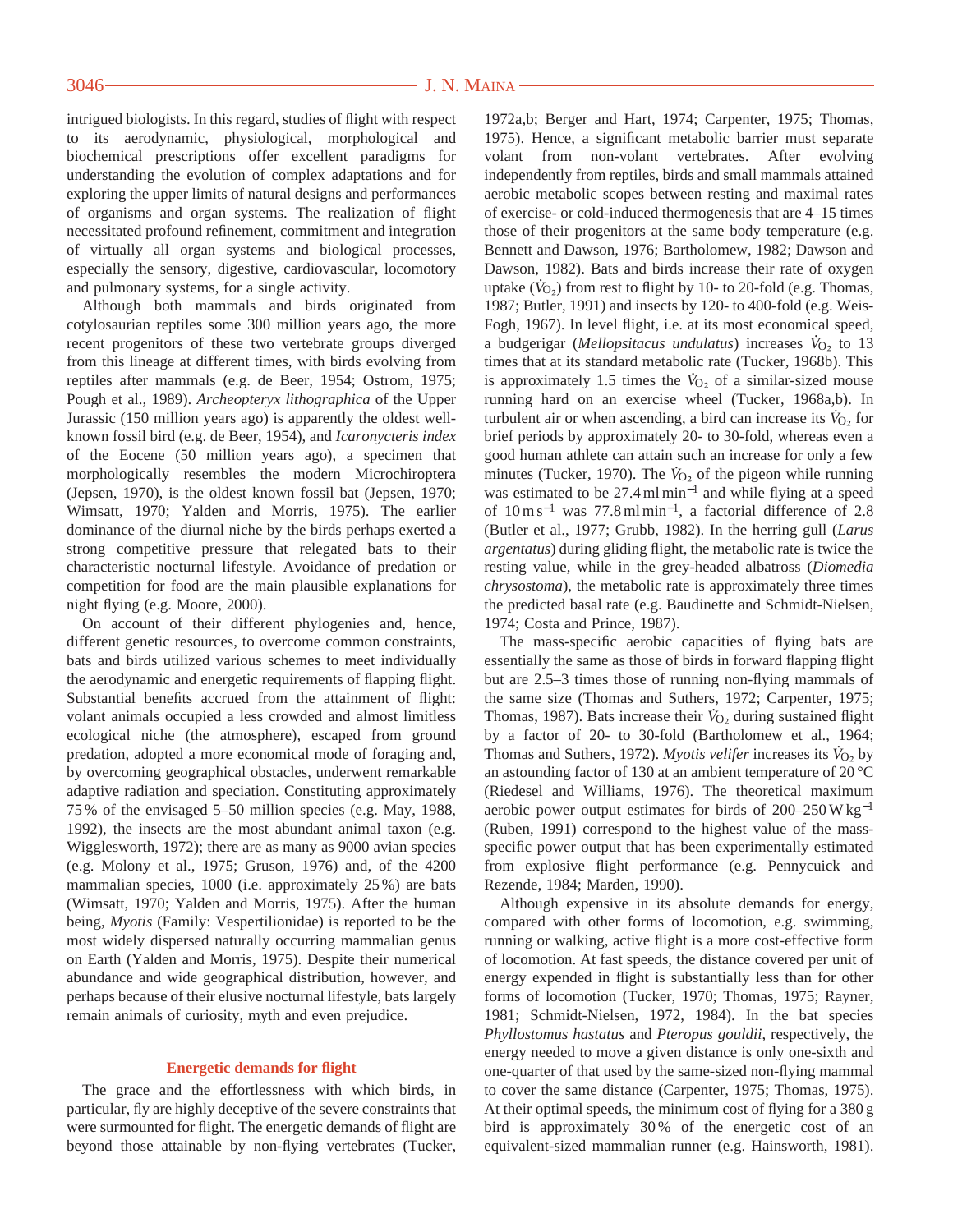The need to reduce the cost of transport may have been the primary selective pressure that favoured the evolution of flight (Scholey, 1986).

Hovering, stationary flight relative to the surrounding air, where the downward air movements that support the mass of an animal are generated by the wing beats alone, is energetically the most expensive mode of flight (e.g. Epting, 1980; Rayner, 1982; Casey et al., 1985). The  $V_{O_2}$  of a hovering bird is 2.5 times that in forward flapping flight. In hovering and forward-flying hummingbirds,  $V_{\text{O}_2}$  ranges from 40 to 85 ml O2 g−<sup>1</sup> h−<sup>1</sup> (Pearson, 1950; Lasiewski, 1963a,b; Epting, 1980; Berger, 1985; Bartholomew and Lighton, 1986; Wells, . 1993). These values are considerably higher than the  $\dot{V}_{\text{O}_2\text{max}}$ of a 7 g running pygmy mouse  $(15.7 \text{ ml } O_2 \text{ g}^{-1} \text{ h}^{-1})$ , a 1.1 kg kangaroo rat  $(10.6 \text{ ml } O_2 \text{ g}^{-1} \text{ h}^{-1})$  and a 2.1 kg dog  $(9.5 \text{ ml } O_2 \text{ g}^{-1} \text{ h}^{-1})$  (Seeherman et al., 1981).

Only a small number of birds and bats effectively hover. Hummingbirds typically do so more than 100 times per day (Krebs and Harvey, 1986). Each bout lasts for less than a minute, with 20 % of the daylight hours being spent foraging (Diamond et al., 1986). The flight aerobic capacities of the small hummingbirds appear to constitute the upper limit of vertebrate mass-specific metabolic rate that is structurally and functionally tenable with efficient biological design of endothermic homeotherms. Among vertebrates, the flight muscles of the hummingbirds have the highest oxygen demand per unit tissue mass (e.g. Mathieu-Costello et al., 1992), and their maximum enzyme activities are, by general avian standards, exceptional (Suarez et al., 1986, 1991).

Regarding agility, the small species of bats show a greater scope for flight. They can even hover (Norberg, 1976b). Like certain birds that commonly use energy-saving modes of flight such as gliding and soaring (e.g. Baudinette and Schmidt-Nielsen, 1974; Norberg, 1985; Rayner, 1985), bats also do so to some extent. *Pipistrellus pipistrellus*, for example, adopts gliding flight for 13.4 % of its flight time, the glides lasting for 0.1–0.3 s (Thomas et al., 1990a). On oceanic islands, some large diurnal megachiropteran bat species (e.g. flying foxes; *Pteropus* spp.) frequently use thermal- or slope-soaring during foraging flights to save energy (Norberg et al., 2000). The Vshaped flight arrangement commonly adopted by some birds, such as geese (e.g. Heppner, 1974; Hainsworth, 1987), is an energy-saving stratagem that allows birds, except the leader, to rest their wing tips on the rising vortex of air displaced by the wings of the bird in front (e.g. Lissaman and Shollenberger, 1970; Badgerow and Hainsworth, 1981; Hainsworth, 1988; Cutts and Speakman, 1994) and may facilitate long-distance flights at reduced energy cost. Bounding flight, as performed by certain small passerine birds, is another energy-saving mode of flight (Rayner, 1985).

The allometric modifications of flight performance in animals with increasing body mass indicate that certain physical laws govern animal design. Models based on theoretically and empirically derived data on features such as wingbeat kinematics, flight muscle physiology, bone strength and wing loading have been used to explain the progressive

decay of flight performance with increasing body mass (e.g. Pennycuick, 1968; Lighthill, 1977; Tucker, 1977; Weis-Fogh, 1977; Marden, 1994). Most insects, small birds and bats are able to perform different modes of flight at a wide range of speeds, while large birds, particularly those weighing more than 1 kg, are largely incapable of vertical take-off and have to taxi and thereafter fly only over short distances at low speeds. This is fundamentally because large animals generate less lift per unit muscle power: muscle-mass-specific lift, which ranges from 54 to  $86$  N kg<sup>-1</sup>, is approximately constant, while musclemass-specific power output scales positively with body mass (e.g. Marden, 1994). Recently acquired data on the energetics of short explosive flights suggest that, for a wide range of volant animals, flight performance is independent of body size (e.g. Chappell, 1982; Rayner, 1982; Casey et al., 1985; Marden, 1987, 1990; Ellington, 1991), the upper limit of aerobically sustainable mass-specific power output being approximately 100 W kg−<sup>1</sup> of flight muscle.

Aerodynamic theory predicts that the increase in an animal's mechanical power requirement for flight ( $P_{\text{aero}}$ , which is proportional to *W*1.185, where *W* is body mass) rises more steeply with increasing body mass than does the capacity for  $\frac{1}{2}$ . metabolic power output ( $\dot{V}_{\text{O}_2\text{max}}$ , which is proportional to  $W^{0.7}$ ) in both flying birds and bats (Maina et al., 1991). As body mass increases, the upper limit of muscle power output capacity should constrain flight, imposing an upper body size limit that a flying animal can attain (Thompson, 1942; Marden, 1994). Continuous forward flapping flight is not common in birds weighing more than 4 kg (e.g. Rayner, 1981). In bats, the minimum power output in flight decreases markedly with body mass (Carpenter, 1986); predicting from his Fig. 8, which correlates the two variables, the power output for flight in a bat weighing 1.6 kg would be zero. It is interesting that the heaviest bats, the flying foxes (pteropotids), may weigh as much as 1.5 kg: limitations in the allometric scaling of the factors associated with the uptake and transfer of oxygen and the energetic requirements for flight with body mass must have prescribed the optimal size for volancy in bats. That there are no non-flying bats demonstrates the importance of flight for the survival of this taxon.

In the extant birds, the upper body mass limit for flight, which ranges from approximately 15 to 18 kg, occurs in birds such as the Californian condor (*Gymnogyps californianus*), the kori burstard (*Ardeotis kori*), the white pelican (*Pelecanus anocrotalus*) and the mute swan (*Cygnus olor*) (Thompson, 1942; Pennycuick, 1972; Ellington, 1991). The great burstard (*Otis tarda*) has, however, been said to reach a body mass of 21 kg (e.g. Martin, 1987). Other large now-extinct animals that were able to fly are the super-condor (*Teratornis incredibilis*) of the North American Pleistocene (said to have weighed in excess of 25 kg) and the giant *Argentavis magnificens* (thought to have weighed 120 kg) (e.g. Wetmore, 1960; Bramwell, 1971; Martin, 1987). In those early years, flight may have been possible in giant birds because of the lower level of gravity (e.g. Carey, 1976), the higher air density and the hyperoxic atmosphere (Graham et al., 1995; Kerr, 1999). Recent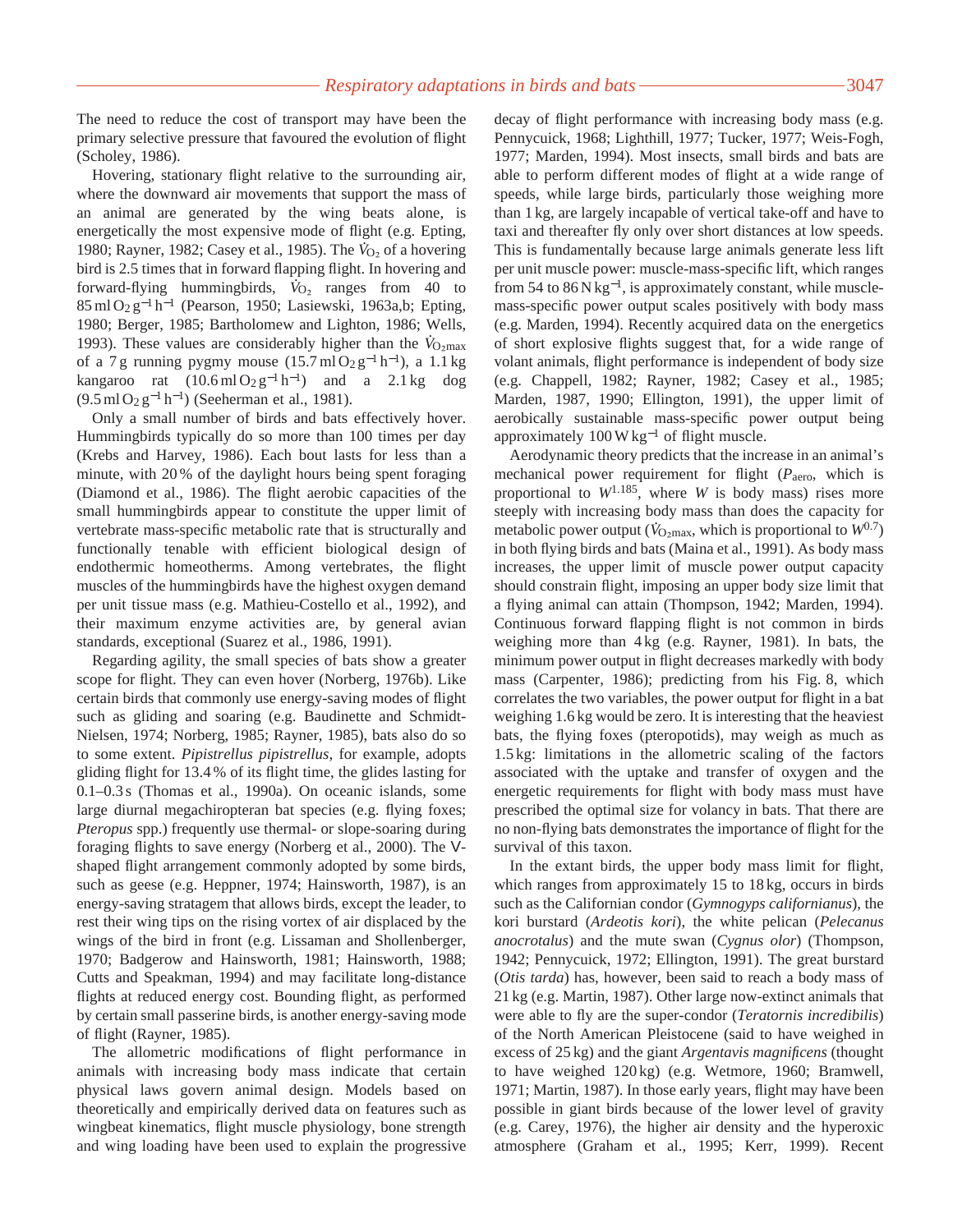computations of maximum power generation (e.g. Ruben, 1991; Ellington, 1991; Marden, 1994) indicate that, even under the present gravitational force of 9.8 N kg<sup>−</sup>1, at least take-off and probably anaerobically powered short burst flights should have been possible in some of the ancient birds, even in the 250 kg dinosaur *Quetzalcoatlus northropi* (Paul, 1990, 1991)!

The multiplicity and synergy of the factors required to support the high aerobic metabolic rate of flight are probably nowhere more conspicuous than in the small energetic hummingbirds that have (i) very well-developed flight muscles (e.g. Greenewalt, 1975; Suarez et al., 1986, 1991; Mathieu-Costello et al., 1992), (ii) a rapid heart rate and wingbeat frequency (e.g. Lasiewski, 1962; Greenewalt, 1975), (iii) a large cardiac output (e.g. Johansen et al., 1979), (iv) a short whole-body circulatory time (Johansen, 1987), (v) a high blood oxygen capacity (e.g. Johansen et al., 1987), (vi) a high capillary surface area to flight muscle fibre number ratio (e.g. Lasiewski et al., 1965; Grinyer and George, 1969; Suarez et al., 1991; Mathieu-Costello et al., 1992) and (vii) highly refined pulmonary structural variables (Dubach, 1981; Duncker and Guntert, 1985a,b).

To support the enormous energetic demands, especially in flight, a hummingbird weighing 4–5 g ingests approximately 2 g of sucrose per day (Powers and Nagy, 1988). Before migration, the fat content of the body increases at a phenomenal rate of 10 % of the body mass per day (Carpenter et al., 1983). To facilitate a high absorptive rate, the gastrointestinal system of the hummingbird has a large sucrase activity per unit of surface area (Martinez del Rio, 1990) and higher densities of intestinal glucose transporters than in any other vertebrate species known (Diamond et al., 1986; Karasov et al., 1986). During the premigratory period, the ruby-throated hummingbird accumulates approximately 0.15 g of triacyglycerols each day per gram body mass, a value that in a human would be equivalent to a weight gain of 10 kg per day (Hochachka, 1973). In bats, the intestines show distinct morphological adaptive features for efficient and rapid absorption of nutrients. In both frugivorous and insectivorous bats, the gastrointestinal system has a large absorptive surface area that is attained by prominent epithelial folding and microvillous amplifications (Makanya and Maina, 1994; Makanya et al., 1997).

## **Flight speed, endurance and altitude** *Birds*

There are only a few species of birds in which flight speeds have been reliably determined. The swifts (Apodidae), the loons (Gaviidae) and the pigeons (Columbidae) reach speeds of between 90 and 150 km h<sup>−</sup>1, while the peregrine falcon *Falco peregrinus* has been measured moving at a speed of  $205 \text{ km h}^{-1}$ , but can attain a speed of 403 km h<sup>-1</sup> during a complete dive on a prey (e.g. Tucker, 1998). Although certain of the avian flight speeds may appear mediocre, when normalized to the number of body lengths covered per unit time, they are relatively fast. The small passeriform birds, e.g.

swifts, starlings and chaffinches, flying at a speed of 40 km h<sup>-1</sup> cover approximately 100 body lengths s−<sup>1</sup> (e.g. Kuethe, 1975) compared with only 5 body lengths s−<sup>1</sup> in a highly athletic human and only 18 body lengths s−<sup>1</sup> in the cheetah, the fastest land mammal (e.g. Hildebrand, 1961).

During its annual migration, the Arctic tern *Sterna paradisea* flies from pole to pole (a return distance of approximately 35 000 km) between the breeding seasons (Berger, 1961; Salomonsen, 1967). The American golden plover *Pluvialis dominica* flies 3300 km nonstop from the Aleutian Islands to Hawaii in only 35h (Johnston and McFarlane, 1967). The small 3 g ruby-throated hummingbird *Archilochus colubris*, amazingly, flies nonstop for nearly 1000 km across the Gulf of Mexico from the Eastern United States, a distance that may take approximately 20 h to cover (Lasiewski, 1962). Many passerine species are known to fly continuously for 50–60h on the Europe-to-Africa trans-Saharan route (Berger, 1961). The swifts (Apodidae) fly continuously (day and night) (Lockley, 1970). The same applies to the wandering albatross *Diomedia exulans*, a champion flyer of the high seas (Jameson, 1958). The alpine chough *Pyrrhocorax graculus*, a bird that nests above an altitude of 6.5 km (Swan, 1961), faces hypoxia ( $P_{\text{O}_2}$ =9 kPa), low temperatures (−27 °C) and a desiccating atmosphere.

Flocks of birds have been observed by radar at an altitude of 6–8.5 km (e.g. Richardson, 1976; Stewart, 1978; Elkins, 1983). The highest authenticated record of a flying bird is that of a Ruppell's griffon vulture *Gyps rueppellii*; a specimen was sucked into the engine of a jet aircraft at an altitude of 11.3 km (Laybourne, 1974). At that altitude, the barometric pressure is approximately 24 kPa (i.e. 20% of that at sea level), the  $P_{\text{O}_2}$ in the expired air is less than 5.3 kPa (closer to 2.7 kPa if hyperventilation brings the  $P_{CO_2}$  to approximately  $0.67 \text{ kPa}$ ) and the ambient temperature is below −50 °C (Torre-Bueno, 1985). The ability of birds to survive, let alone to exercise, under the extreme conditions of high altitude is well beyond the reach of the non-flying mammals.

The most astounding high-altitude flight behaviour in birds is unquestionably that of the bar-headed goose *Anser indicus* during its annual trans-Himalayan migration from the wintering grounds on the Indian subcontinent to the breeding grounds around the great lakes in the South-Central regions of Asia (altitude 5.5 km) (Swan, 1970). The bird takes off from virtually sea level and flies nonstop across the Himalayan mountains, very quickly reaching an altitude of approximately 10 km over the summits of Mount Everest and Annapurna 1 (Swan, 1961, 1970; Black et al., 1978; Black and Tenney, 1980). The barometric pressure at these altitudes is approximately 31 kPa, and the  $P<sub>O2</sub>$  in dry air is 6.5 kPa (e.g. West, 1983). Presuming that during these excursions the goose maintains a constant body temperature of 41 °C and that the inhaled air is warmed to that of the body (lung  $40^{\circ}$ C), the  $P_{\text{O}_2}$  in the air reaching the air capillaries would barely exceed 4.9 kPa. Up to a simulated altitude of 6.1 km, resting . Anser indicus maintains normal  $\dot{V}_{O_2}$  without hyperventilating and on 'ascending' to 11 km, where the concentration of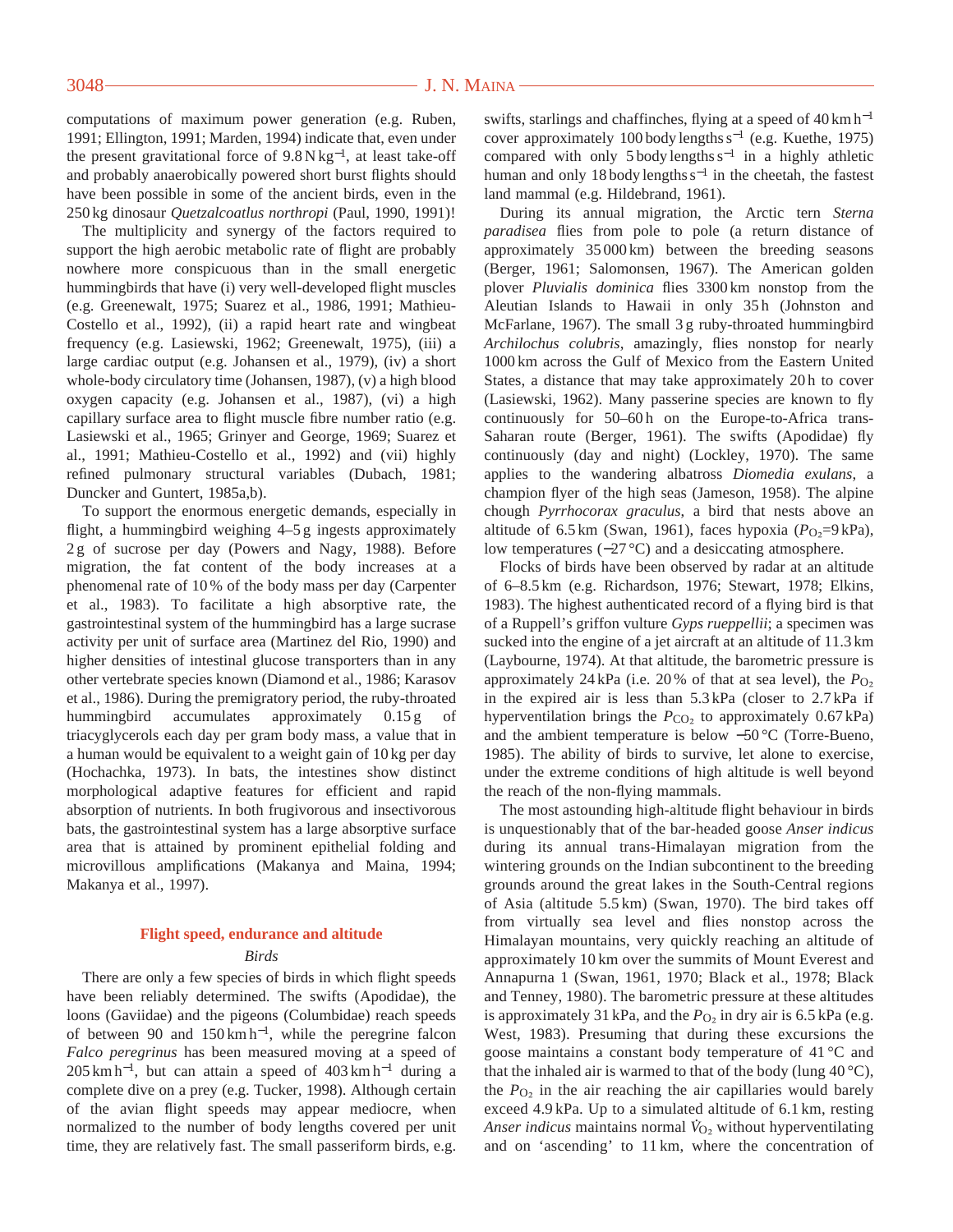oxygen is only 1.4 mmol l<sup>−</sup>1, the resting bird takes in an adequate amount of oxygen to necessitate only a minimal increase in the ventilatory rate (Black and Tenney, 1980). At 39 °C and pH 7.4, *Anser indicus* has a much higher blood oxygen-affinity (lower *P*50; *P*50=3.9 kPa) than the greylag goose *Anser anser* (*P*50=5.3 kPa), a close relative that subsists at lower altitudes (Petschow et al., 1977; Black et al., 1978).

In the Himalayan goose *A. indicus* and the Andean goose *Cleophaga melanoptera*, where high blood oxygen-affinity is crucial for survival, amino acid residues α-119 and β-55, which form  $\alpha_1\beta_1$  contact in human haemoglobin, respectively, are altered (Hiebl et al., 1987), a feature that appears to increase oxygen affinity (Weber et al., 1993). In *A. indicus*, proline is substituted by the shorter amino acid alanine, and in *Cleophaga melanoptera*, leucine is substituted by shortchained serine, resulting in the loss of a single intramolecular contact (Hiebl et al., 1987; Weber et al., 1993). The similarities in the strategies adopted by the Himalayan barheaded and the Andean geese, i.e. two single-point amino acid mutations that alter intramolecular contact and enhance haemoglobin oxygen-affinity, in two geographically separated species is a case of convergent adaptive evolution at the molecular level.

Adaptively, during high-altitude flight, birds hyperventilate without risk of respiratory alkalosis and cerebral vasoconstriction from hypocapnia (e.g. Black and Tenney, 1980; Faraci and Fedde, 1986; Bernstein, 1987; Faraci, 1990). An increase of the ventilatory rate of approximately 78 % at a simulated altitude of 6.1 km does not cause respiratory alkalosis in house sparrows *Passer domesticus* (e.g. Tucker, 1968a; Lutz and Schmidt-Nielsen, 1977). In some species, such as the pigeon and the bar-headed goose, the blood flow to the brain actually increases during hyperventilatory hypocapnia (Grubb et al., 1977). By reducing the  $P_{\text{O}_2}$  gradient between the arterial blood and the inhaled air (Shams and Scheid, 1987) and by evoking a Bohr effect, which raises the oxygen content of the blood (Grubb et al., 1979), the hyperventilatory response during highaltitude hypoxia enhances the oxygen-carrying capacity of the blood. In the human being, lowering the arterial  $P_{\text{CO}_2}$  to 1.3 kPa results in hypocapnic cerebral vasoconstriction, causing a reduction of approximately 50 % in the blood flow to the brain (Wollman et al., 1968). Birds have been shown to tolerate an arterial *P*<sub>CO2</sub> of below 0.9 kPa (Faraci and Fedde, 1986; Shams and Scheid, 1987; Scheid, 1990). Fedde et al. (1989) observed that muscle blood supply and oxygen unloading from the muscle capillaries rather than ventilation or pulmonary gas transfers are the rate-limiting steps in the contraction of the flight muscles of the bar-headed goose under hypoxia. Extrapolating measurements made on human beings at the altitude of Mount Everest, Dejours (1982), West (1983) and Scheid (1985) estimated that, if the human alveolar lung was replaced with the avian parabronchial lung, for the same arterial blood gas levels, a human would be able to ascend 780 m higher.

## *Bats*

Regarding speed, distance and manoeuverability, in their own right, bats are excellent fliers (e.g. Kranowski, 1964; Vaughan, 1966; Griffin, 1970; Norberg, 1976a,b; Fenton et al., 1985; Norberg and Rayner, 1987; Rayner, 1986). Speeds of 16 km h−<sup>1</sup> in *Pipistrellus pipistrellus*, 30–50 km h−<sup>1</sup> in *Myotis lucifugus*, 40 km h−<sup>1</sup> in *Glossophaga soricina* and 64 km h−<sup>1</sup> in *Eptesicus fuscus* have been measured (e.g. Hayward and Davis, 1964; Jones and Rayner, 1989; Winter, 1999). Migratory distances of approximately 1000 km have been reported in *Lasiurus borealis*, *Lasiurus cinereus*, *Lasionycteris noctivagans*, *Nyctalus noctula* and *Tadarida brasiliensis* (Baker, 1978; Thomas, 1983). *Epomophorus wahlbergi* and *Scotophilus viridis* are known to cover distances of approximately 500 km in a night as they forage (Fenton et al., 1985). Among other factors, flight style and optimum speed in bats depend on choice of food, foraging behaviour and habitat selection (Norberg, 1981). The small bats show a greater scope for flight with regard to agility and can even hover momentarily (Norberg, 1976a,b). Compared with birds, which show remarkable disparities in flight capabilities, with certain species even being flightless, all bats fly to varying extents.

Although, compared with birds, bats are not known to fly at high altitudes, bats have been shown experimentally to be capable of tolerating extreme hypoxia. Resting *Pteropus poliocephalus* can withstand acute exposure to simulated altitudes from 0 to 11 km (Thomas et al., 1985). Because of the relatively poor insulation and presence of skeletal muscles (compared with the feathered wings of birds, which do not have significant muscles on the wing surface), excessive convective heat loss to the cold air may occur across the wings of a bat at the extremely low temperatures at high altitude. The wing muscles may be cooled to a critical temperature below which proper nervous coordination, necessary for efficient flight, is curtailed. Using isolated forearm muscles from a number of temperate-zone bats, Nelson et al. (1977) observed that the duration of contraction of forearm muscles at temperatures below  $8^{\circ}$ C was 5–10 times longer than that at 32 °C. In *Myotis lucifugus*, at 5 °C, breathing is arrhythmic in character, the apnoeic phases lasting for as long as 48 min (Hock, 1951). Some bats have, however, been reported to fly in ambient temperatures as low as −5 °C (O'Farrell and Bradley, 1977). Temperate-zone bats are known to hibernate or to migrate to warmer regions of the world during winter (Kulzer, 1965; Thomas et al., 1990b).

## **The avian respiratory system**

### *Structural and functional adaptations*

Among vertebrates, the avian respiratory system, the lung/air sac system, is exceptionally morphologically complex and remarkably efficient (e.g. Schmidt-Nielsen, 1975; Scheid, 1979; Maina, 1996, 1998a). The lungs are compact and virtually inexpansible (e.g. Jones et al., 1985) (Fig. 1A). They are continuously and unidirectionally ventilated by synchronized action of the air sacs (e.g. Scheid, 1979).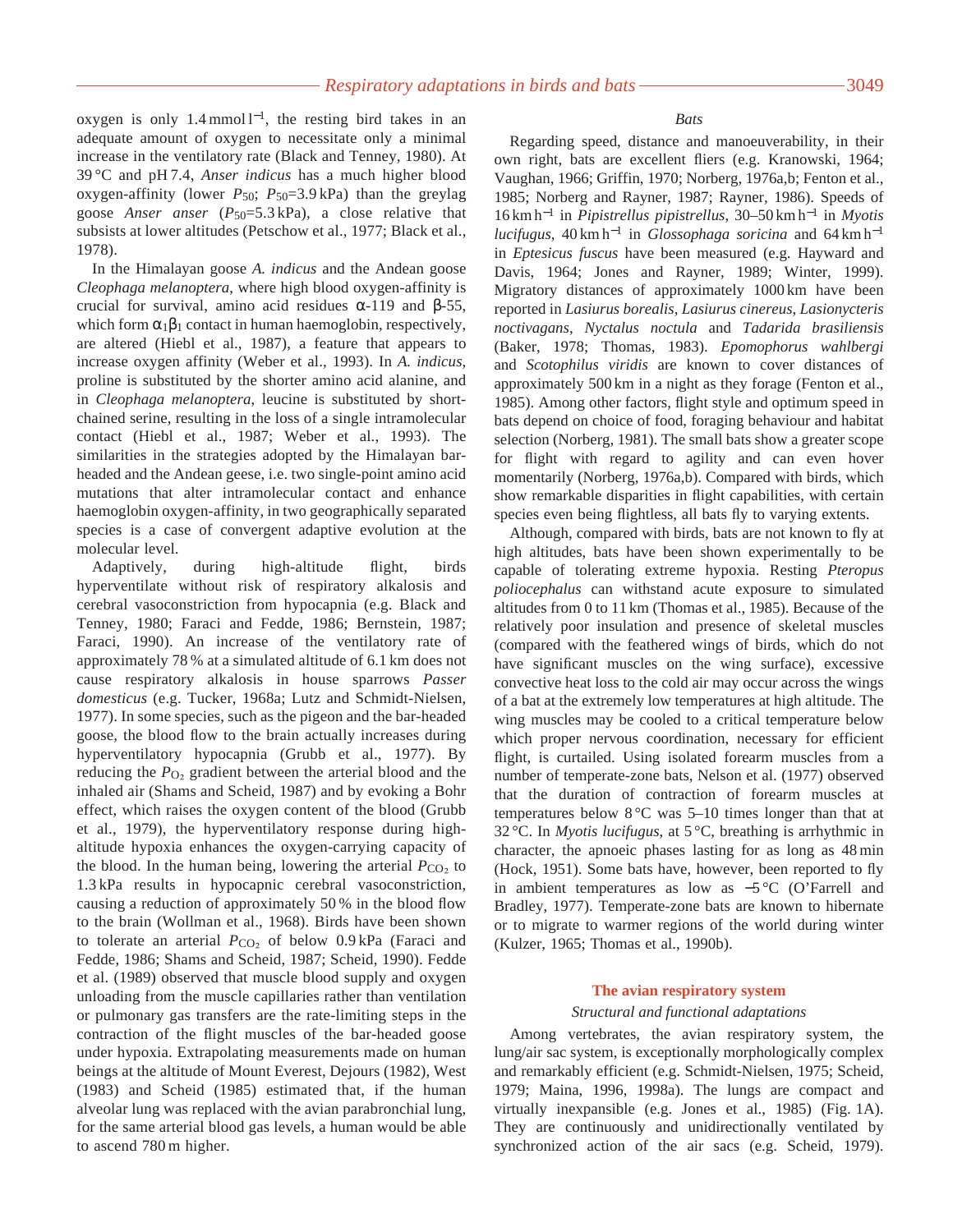



Although birds have relatively smaller lungs per unit body mass than non-flying mammals (Maina, 1989, 1993; Maina et al., 1989) (Fig. 2), their rigidity allows a substantially high respiratory surface area (Fig. 3) to be generated through intense partitioning of the parenchymal tissue. The terminal gas-exchange components, the air capillaries, are anastomosing continuous tubules (Fig. 1B,C) and not spherical terminal units as is the case for the alveoli of the mammalian (bat) lung (Fig. 1D,E). In the 'fixed' (inexpansible) avian lung, surface tension is not a constraining factor to the ultimate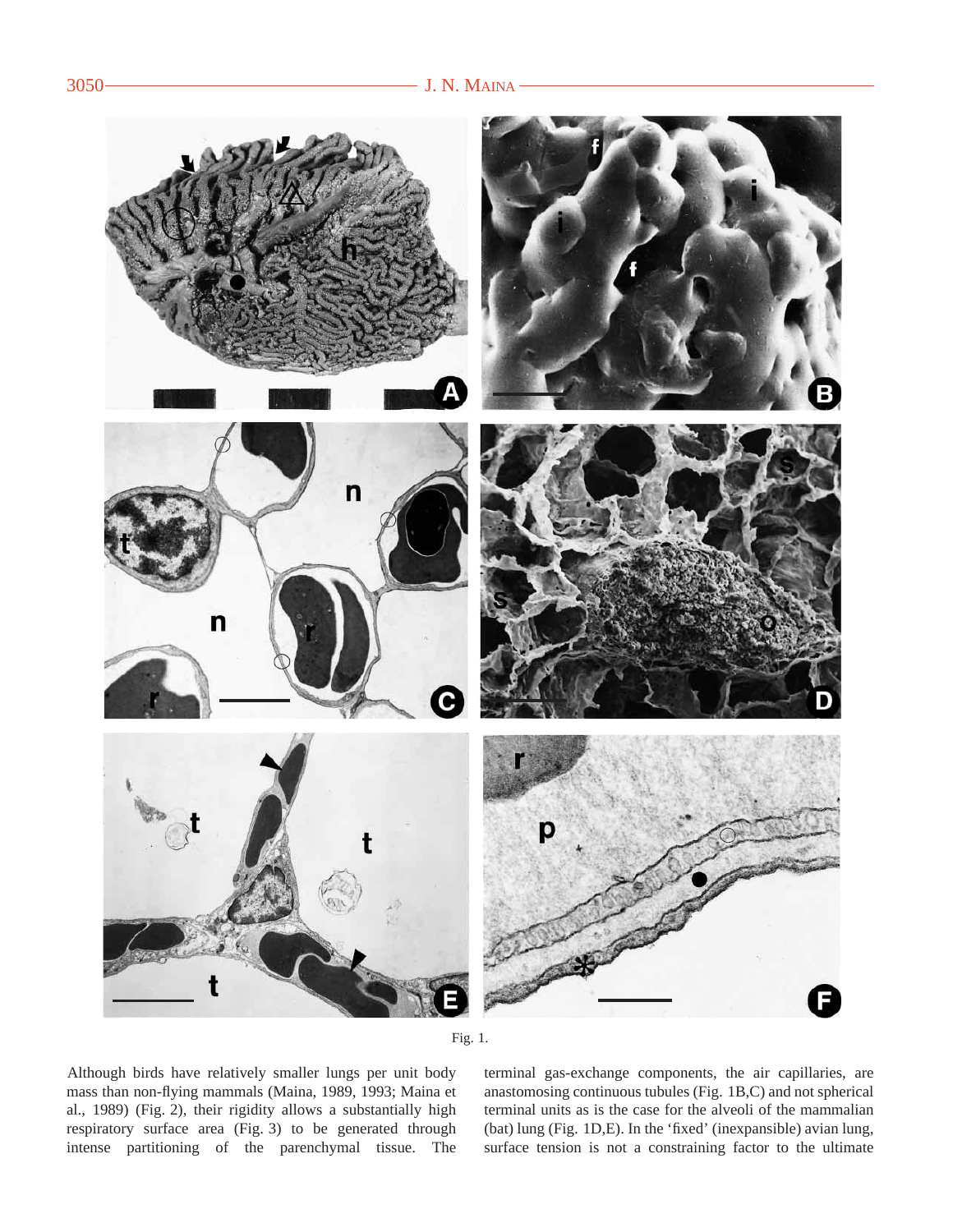Fig. 1. (A) Cast of a lung of the domestic fowl *Gallus domesticus*. The avian lungs are compact and inexpansible.  $\circ$ , medioventral secondary bronchi;  $\triangle$ , mediodorsal secondary bronchi;  $\bullet$ , primary bronchi; h, parabronchi; curved arrows, costal sulci (impressions left by the ribs). Scale bar, 1 cm. (B) The tubular anastomosing air capillaries (i) of the avian lung, which interdigitate intimately with blood capillaries (f). Scale bar, 5 µm. (C) A cross-sectional view of the air capillaries (n) and blood capillaries that contain the characteristically nucleated avian red blood cells (r). A thin blood–gas barrier  $(O)$  separates air and blood. t, a rare epithelial cell nucleus in the exchange tissue. Scale bar, 8 µm. (D) Lung of the epauletted fruit bat *Epomophorus wahlbergi* showing alveoli (s) and a large blood vessel (O). Scale bar, 100 µm. (E) A section of the bat lung showing alveoli (t) separated by interalveolar septa. Arrowheads, blood capillaries containing red blood cells. Scale bar, 50 µm. (F) Blood–gas barrier of the bat lung: \*, epithelial cell;  $\bullet$ , basement membrane;  $\circ$ , endothelial cell; p, blood plasma; r, red blood cell. Scale bar, 0.5 µm.

diameter of the terminal gas-exchange components. The surface density of the blood–gas (tissue) barrier, i.e. the surface area per unit volume of parenchyma (a variable that denotes the relative degree of partitioning of the gas-exchange tissue and, hence, the relative sizes of the terminal gas-exchange components), is substantially greater in the avian lung than in the lungs of bats and those of the non-flying mammals (Fig. 4). The values range from  $172 \text{ mm}^2 \text{ mm}^{-3}$  in the domestic fowl *Gallus domesticus* (Abdalla et al., 1982) to 389 mm<sup>2</sup> mm<sup>3</sup> in the hummingbird *Colibri coruscans* (Dubach, 1981; Duncker and Guntert, 1985a,b) and the house sparrow *Passer domesticus* (Dubach, 1981; Maina, 1989; Maina et al., 1989). In mammals, the values are approximately one-tenth of those of birds (e.g. Gehr et al., 1981). The air capillaries (Figs 1B,C) of birds are only 3–10 µm in diameter (Duncker, 1972; Maina, 1982) compared with the diameter of the smallest alveoli in a mammalian lung of approximately 30  $\mu$ m (reported for a bat lung; Tenney and Remmers, 1963). The total volume of blood in the bird lung constitutes as much as 36 % of the lung volume, with 58–80 % of it being in the blood capillaries (Duncker and Guntert, 1985a,b; Maina et al., 1989). The pulmonary capillary blood volume in birds is 2.5–3 times greater than that in the lung of a mammal of equivalent body mass, where only 20 % of it is found in the alveolar blood capillaries (Weibel, 1963).

Birds range in body mass from the minute 1.6 g Cuban bee hummingbird *Calypte helenae* to the ostrich *Struthio camelus*, a flightless bird of the African savanna that may reach a body mass of 160 kg. Manifest respiratory structural/functional correlations that correspond with body size, life style and phylogeny occur in birds. The small energetic species show pulmonary morphometric specializations (e.g. Duncker and Guntert, 1985a,b; Maina, 1989; Maina et al., 1989). The



Fig. 2. Relationship between lung volume (*V*) and body mass (*W*) in bats, birds and non-flying mammals. Of the three groups of animals, bats have the largest lungs, followed by the non-flying mammals and birds. Data for the bats are given by Maina and King (1984) and Maina et al. (1991), for the birds by Maina (1989) and Maina et al. (1989) and for the non-flying mammals by Gehr et al. (1981). The regression lines for the three taxa are significantly different. The statistical analysis was carried out using an SAS program (STAT Guide for Personal Computers, Version 1.02, 1994: SAS Institute Inc., pp. 773–876, 941–948). The probability level of significance was set at 5 %. The rationale for the statistical methods used in the analysis of the data and in comparisons of the regression lines of the pulmonary morphometric variables in birds, bats and the non-flying mammals are given in detail by Sprent (1969), and a critique of the approach was given by Maina et al. (1989, pp. 11, 45).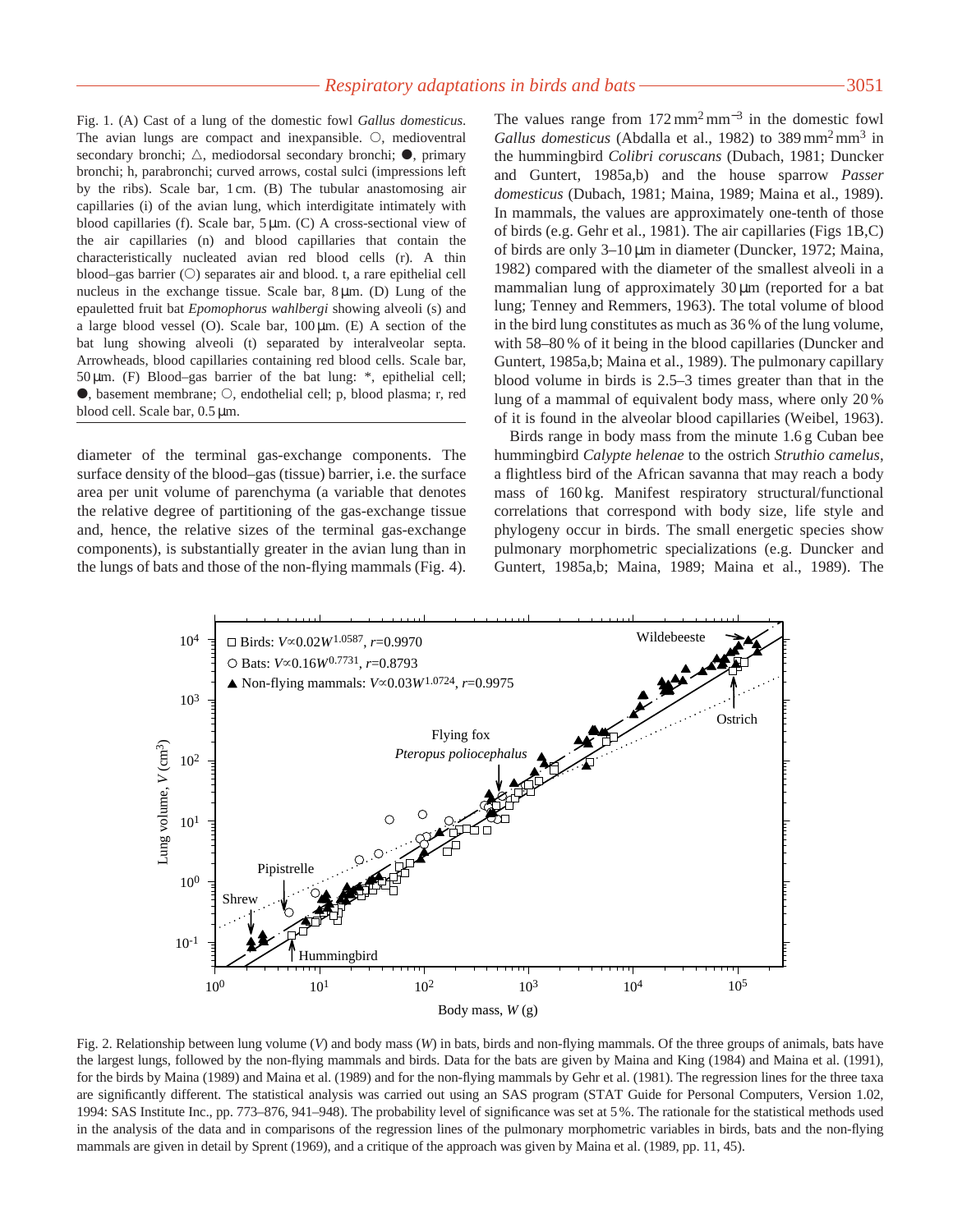

Fig. 3. Relationship between respiratory surface area (*A*) and body mass (*W*) for bats, birds and non-flying mammals. Certain species of bat (e.g. *Pipistrellus pipistrellus* and *Epomophorus wahlbergi*) have a greater respiratory surface area than those of the non-flying mammals and birds. Non-flying mammals with a body mass greater than 200 g have a greater respiratory surface area than birds with an equivalent range of body mass. The regression lines are significantly different (*P*<0.05). See Fig. 2 for sources of data and statistical analysis.



Fig. 4. Relationship between the surface density (respiratory area per unit volume of the parenchyma; *Sv*(a,p) and body mass (*W*) for bats, birds and non-flying mammals. Birds have a significantly higher *Sv*(a,p) than non-flying mammals and bats. *Sv*(a,p) is an indicator of the intensity of subdivision of the parenchyma and, hence, the relative diameters of the terminal gas-exchange components. The air capillaries of birds are markedly smaller in diameter than the mammalian alveoli. It is difficult to account for the apparently relatively larger alveolar diameter in the bat lung compared with that of the non-flying mammals, as indicated by this plot. See Fig. 2 for sources of data and statistical analysis. The regression lines are significantly different (*P*<0.05).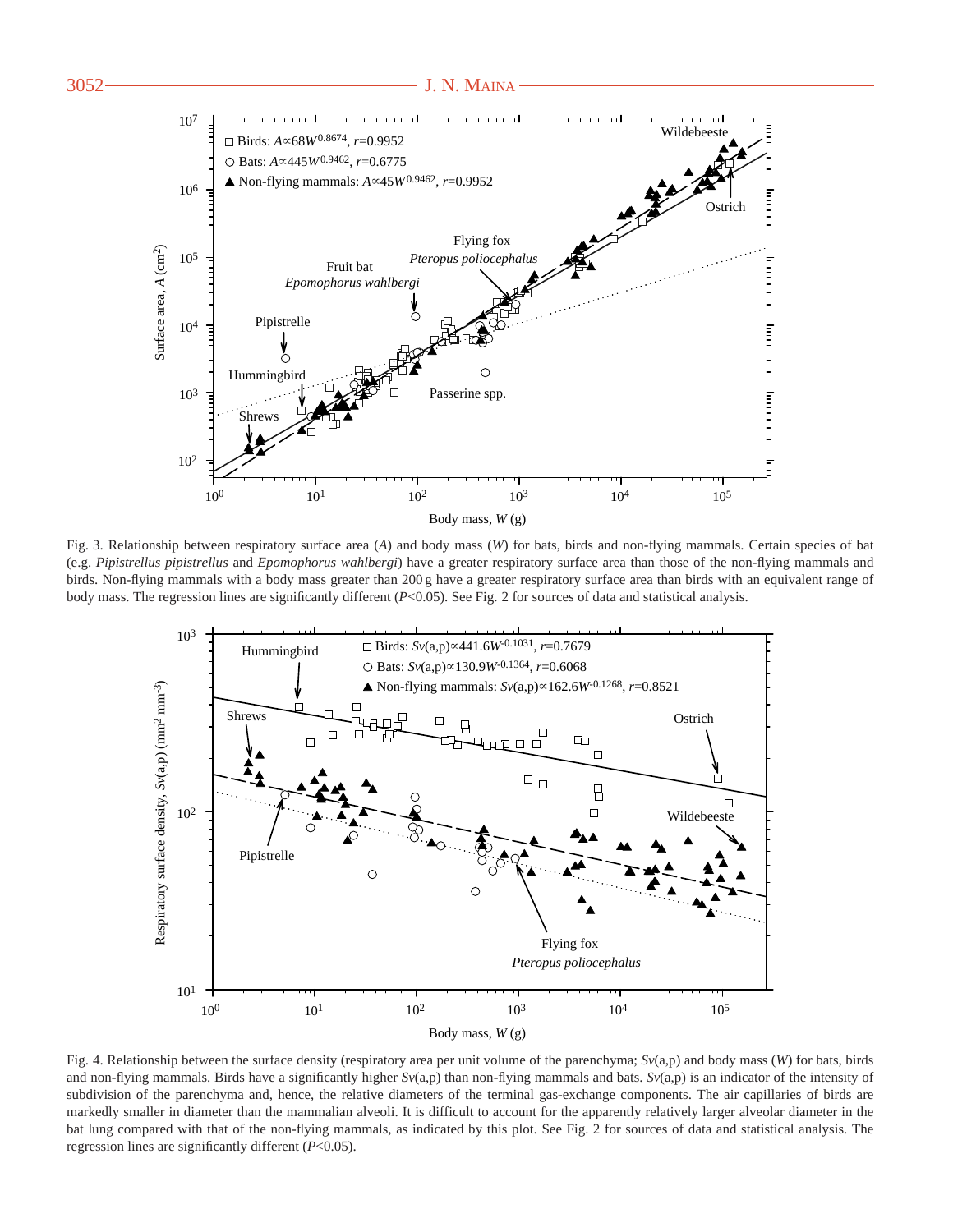

Fig. 5. Relationship between the harmonic mean thickness (*T*) of the blood–gas barrier for bats, birds and non-flying mammals and body mass (*W*). The small slope (scaling factor) of the regression lines in the three groups of animals shows that, in the three taxa, this variable is highly optimized. Birds have extremely thin barriers, while those of bats fall between those of birds and those of non-flying mammals. The regression lines are significantly different (*P*<0.05). See Fig. 2 for sources of data and statistical analysis.



Fig. 6. Relationship between pulmonary capillary blood volume (*V*c) and body mass (*W*) for bats, birds and non-flying mammals. *V*c in bats is generally lower than in birds except for the smallest of the bat species, *Pipistrellus pipistrellus*. Birds below a body body mass of 1 kg have a higher *V*c than non-flying mammals, but above a body mass of more than 10 kg, the non-flying mammals have a significantly greater *V*c. The regression lines are significantly different (*P*<0.05). See Fig. 2 for sources of data and statistical analysis.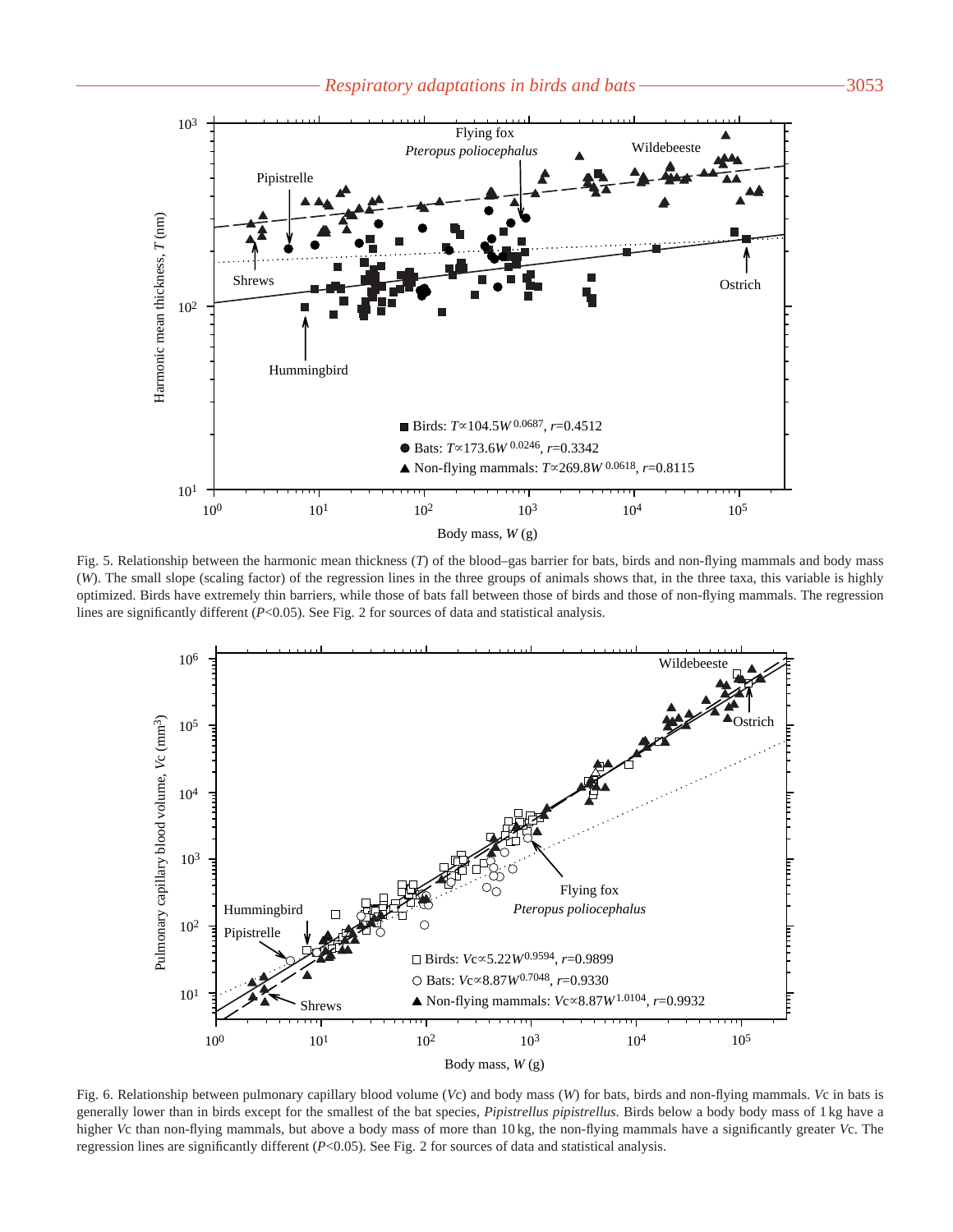

Fig. 7. Relationship between total morphometric pulmonary diffusing capacity (*D*L<sub>O2</sub>) and body mass (*W*) in bats, birds and non-flying mammals. Small birds have a greater *D*L<sub>O2</sub> than non-flying mammals. Bats have a relatively higher *D*L<sub>O2</sub> than birds and non-flying mammals. The regression lines are significantly different (*P*<0.05). See Fig. 2 for sources of data and statistical analysis.

passerine species, which operate at a relatively higher body temperature (41 °C) than the nonpasserine species (39 °C) (King and Farner, 1969), have more specialized lungs (Maina, 1984, 1993). The small highly energetic violet-eared hummingbird *Colibri coruscans* has remarkably efficient lungs (Dubach, 1981), while the gliding and soaring birds such as the gulls, birds that expend less energy in flight (e.g. Baudinette and Schmidt-Nielsen, 1974; Norberg, 1985), have relatively inefficient lungs (Maina and King, 1982a; Maina, 1987). The highest mass-specific respiratory surface area of  $90 \text{ cm}^2 \text{ g}^{-1}$ was reported in *Colibri coruscans* (Dubach, 1981) and the African rock martin *Hirundo fuligula* (Maina, 1984, 1989; Maina et al., 1989). The very high value of  $800 \text{ cm}^2 \text{ g}^{-1}$ reported in a hummingbird by Stanislaus (1937) should be treated with caution. The mass-specific respiratory surface area in the hummingbird is substantially greater than that of the shrew  $(43 \text{ cm}^2 \text{ g}^{-1})$ , the smallest and the most metabolically highly active extant mammal (Fons and Sicart, 1976; Gehr et al., 1980; Sparti, 1992).

Bird lungs generally have relatively thin blood–gas (tissue) barriers (Maina and King, 1982b; Maina et al., 1989) (Fig. 5). A harmonic mean thickness of 0.090 µm occurs in *Hirundo fuligula* (Maina, 1984) and *Colibris coruscans* (Dubach, 1981); the thickness of the tissue barrier in the shrew is 0.334 µm (Gehr et al., 1980). The domestic fowl *Gallus domesticus* (Abdalla et al., 1982), a bird that has been domesticated for well over 5000 years (e.g. West and Zhou, 1988), and the domestic guinea fowl *Numida meleagris*

(Abdalla and Maina, 1981), a bird that leads an indolent captive lifestyle, have relatively thicker blood–gas barriers, lower respiratory surface areas and pulmonary capillary blood volumes, features that lead to low morphometric pulmonary diffusing capacities (Abdalla and Maina, 1981; Abadalla et al., 1982). The small volant birds have a higher pulmonary capillary blood volume per unit body mass than do equivalent-sized mammals. Over the larger body size range (where most birds are flightless), however, the relationship is reversed (Fig. 6) The same situation occurs for morphometric pulmonary diffusing capacities (Fig. 7). In non-flying mammals, Bartels (1980) observed that mammals in the body mass range between 2.5 and 260 g have a considerably higher mass-specific  $\dot{V}_{\text{O}_2\text{std}}$  (the  $\dot{V}_{\text{O}_2}$  under resting conditions) than that expected from the extrapolation of the regression line covering the entire range of mammals. This shows that small animals are not, at least physiologically, simple extrapolations of the larger ones. A lower blood oxygen-affinity, for example, has been reported in small animals (Schmidt-Nielsen and Larimer, 1958; Bartels, 1964; Lahiri, 1975).

The intersections of the regression lines that are shown here (Figs 2–7) may illustrate intrataxon physiological and structural differences that could be separated by more precise statistical tests. As discussed critically by Maina et al. (1989), such tests may mask the evidently robust intertaxon differences between birds, bats and non-flying mammals. Among birds for which data are available, the emu *Dromaius novaehollandiae*,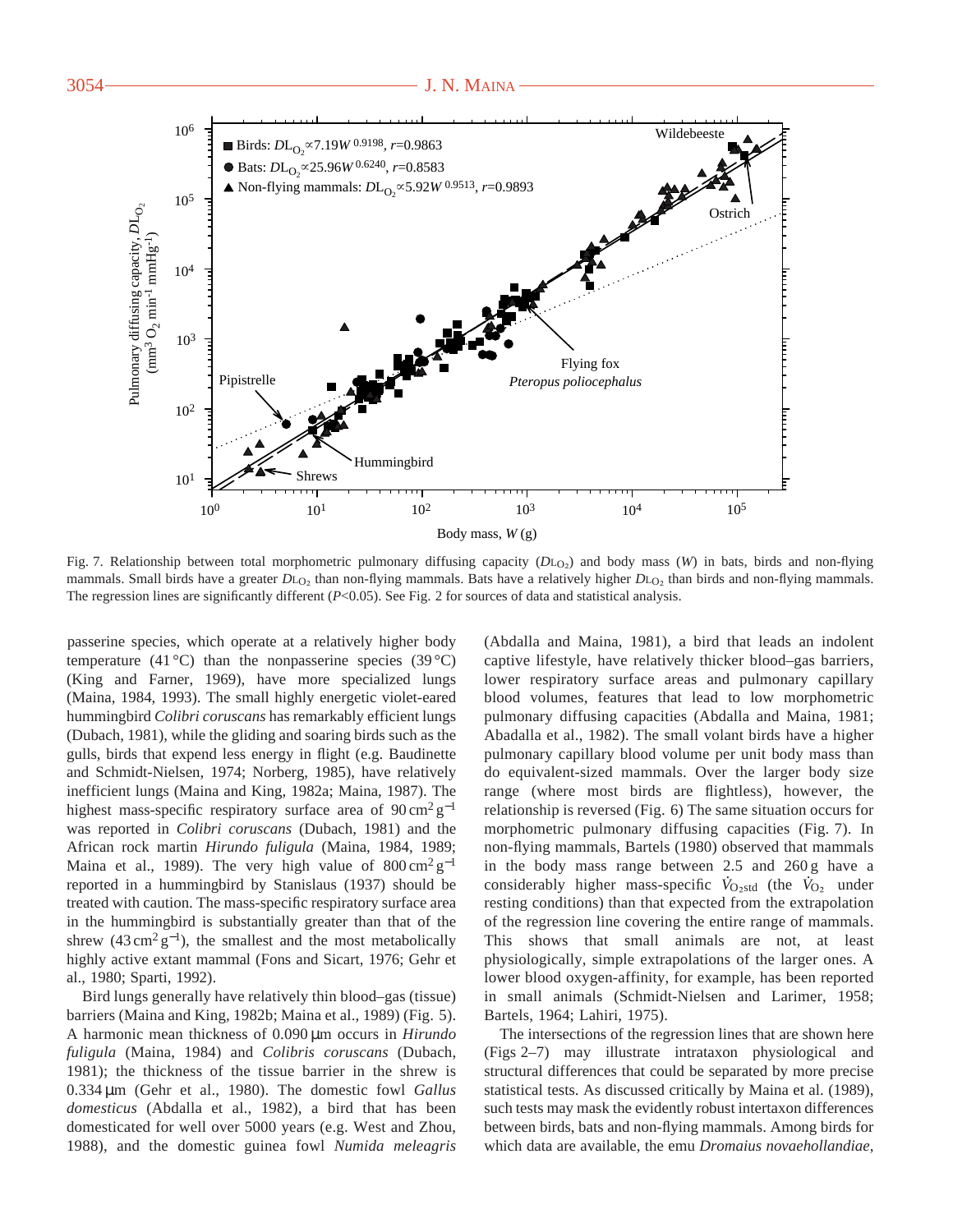a huge bird that in its natural habitat is exposed to few predators, has the poorest morphometrically proficient lungs (Maina and King, 1989). The Humboldt penguin *Spheniscus humboldti*, an excellent diver (Butler and Woakes, 1984), has a relatively thicker blood–gas barrier (Maina and King, 1987); this may prevent the lung from collapsing under high hydrostatic pressures under water (Welsch and Aschauer, 1986).

## *The functional reserves of the avian lung*

From observations made over the years, it is evident that bird lungs possess remarkable functional reserves. Cold exposure, for example, does not result in perceptible respiratory distress in the pigeon *Columba livia* (e.g. Bech et al., 1985; Koteja, 1986). Surgical isolation of the thoracic and abdominal air sacs, an operation that renders approximately 70 % of the total air capacity non-functional, does not interfere significantly with the gas-exchange efficiency of the respiratory system of the domestic fowl (Brackenbury et al., 1989; Brackenbury, 1990; Brackenbury and Amaku, 1990): after surgery, the birds could run at three times the pre-exercise metabolic rate. Brackenbury (1991) remarked that 'there is considerable redundancy within the lung/air sac system in terms of its ability to adapt to removal of functional capacity, both at rest and during exercise'. Other investigations corroborate this. In both normoxic and hypoxic conditions, lung oxygen extraction  $(E_{LQ_2} = V_{Q_2}/F_{IQ_2} \times V_{min}$ , where  $F_{IQ_2}$  is the fraction of oxygen in the inspired gas and *V* min is minute ventilation) does not change in exercising Pekin ducks (Kiley et al., 1985). At ambient temperatures between 12 and 22 °C, during flight, *E*L<sub>O2</sub> does not change in the crows (Bernstein and Schmidt-Nielsen, 1976) and the starlings (Torre-Bueno, 1978). In the bar-headed goose (*Anser indicus*), neither ventilation nor pulmonary gas transfer is limiting in a bird experimentally exercising in a hypoxic environment (7 % oxygen) (Fedde et al., 1989). In a simulated environment, the resting bar-headed goose is able to withstand hypoxia to an altitude of 11 km (Black and Tenney, 1980); under such conditions, the  $P_{\text{O}_2}$  in the arterial blood is only 0.13 kPa lower than that of the inhaled air. Up to an altitude of 6.1 km, the goose maintains normal gas exchange without hyperventilating, and at approximately 11 km (when the oxygen concentration is only 1.4 mmol l<sup>−</sup>1), it extracts amounts of oxygen adequate to necessitate only a minimal increase in the ventilatory rate (Black and Tenney, 1980).

## **The chiropteran respiratory system**

Bats span a body mass range from approximately 1.6 g for the Thai bat *Craeonycteris thonglongyai* to approximately 1.5 kg for the flying fox *Pteropus edulis*. The anatomy of the respiratory system of bats is fundamentally mammalian (Yalden and Morris, 1975). The lungs of bats have, however, been remarkably morphometrically refined (e.g. Maina and Nicholson, 1982; Maina et al., 1982b, 1991; Lechner, 1984; Maina and King, 1984; Maina, 1986) (Fig. 1D–F). By combining anatomical with physiological specializations,

the oxygen uptake capacity of a bat in flight is essentially equal to that of a bird (e.g. Thomas, 1987). The most important factors in this complex arsenal are: (i) a large heart with a huge cardiac output (e.g. Hartman, 1963; Snyder, 1976; Jürgens et al., 1981), (ii) a high haematocrit, haemoglobin concentration, erythrocyte count and blood oxygen-carrying capacity (e.g. Riedesel, 1977; Wolk and Bodgdanowicz, 1987), (iii) superior pulmonary structural parameters (Jürgens et al., 1981; Maina et al., 1982b, 1991; Lechner, 1984; Maina, 1986; Maina and King, 1984) and (iv) an efficient capillary blood supply to the flight muscles (e.g. Mathieu-Costello et al., 1992).

During flight, *Phyllostomus hastatus* can achieve and sustain an  $E_{\text{L}_2}$  of 20%, a value comparable with that of a bird during the metabolic stress of flight (Thomas, 1981; Thomas et al., 1984) or when at rest during exposure to a severe hypoxic stress (Farabaugh et al., 1985). The mean resting *E*LO∑ at thermoneutral temperature in *Noctilio albiventris* of 18.3 % lies between that of birds (20.8 %) and that of non-flying mammals (16.6 %) of the same body mass: at low ambient temperature,  $E_{\text{LO}_2}$  increases from 35 to 40 % (Chappell and Roverud, 1990). These values exceed those of most birds under similar conditions (Bucher, 1985). The bat *Tadarida mexicanobrasiliensis*, weighing 13 g, has one of the highest venous haematocrits (75 %) reported among vertebrates (Black and Wiederhielm, 1976). In the five species of bat examined by Jürgens et al. (1981), venous haematocrits ranged from 51 to 63 % and haemoglobin concentration and erythrocytes numbers were respectively 24.4 g dl−<sup>1</sup> and 26.2×10<sup>6</sup>1<sup>-1</sup>. While high haematocrit should enhance the blood oxygen-carrying capacity, the advantages so conferred are soon outweighed by the greater viscosity (e.g. Hedrick et al., 1986; Hedrick and Duffield, 1991), a condition that requires higher energy expenditure for moving the blood. The oxygen-carrying capacity of the blood increases linearly with the haematocrit, while viscosity increases exponentially. An inordinate increase in haematocrit causes a reduction in . cardiac output,  $\dot{V}_{\text{O}_2\text{max}}$  and aerobic scope (Hillman et al., 1985; Tipton, 1986). A suitable haematocrit must be established to optimize the uptake and transport of oxygen (e.g. Crowell and Smith, 1967; Shepherd and Riedel, 1982; Kiel and Shepherd, 1989). In the bats *Antrozous pallidus* (Basset and Wiederhielm, 1984) and *Myotis daubentoni* (Krátky´, 1981; Lundberg et al., 1983), the transition of the oxygen-carrying capacity of blood to the adult status coincides with the attainment of volancy. A biological state in which a functional process is synchronized with a develomental factor has been termed 'programmed physiological heterochrony' (Spicer and El-Gamal, 1999).

Bats have remarkably big lungs that occupy a large proportion of the coelomic cavity (Maina et al., 1982b, 1991; Maina and King, 1984) (Fig. 2). Compared with the nonflying mammals, certain species of bat (e.g. *Pipistrellus pipistrellus* and *Epomophorus wahlbergi*) have a relatively large respiratory surface area (Fig. 3), a lower surface density of the blood–gas barrier (Fig. 4), a thinner blood–gas barrier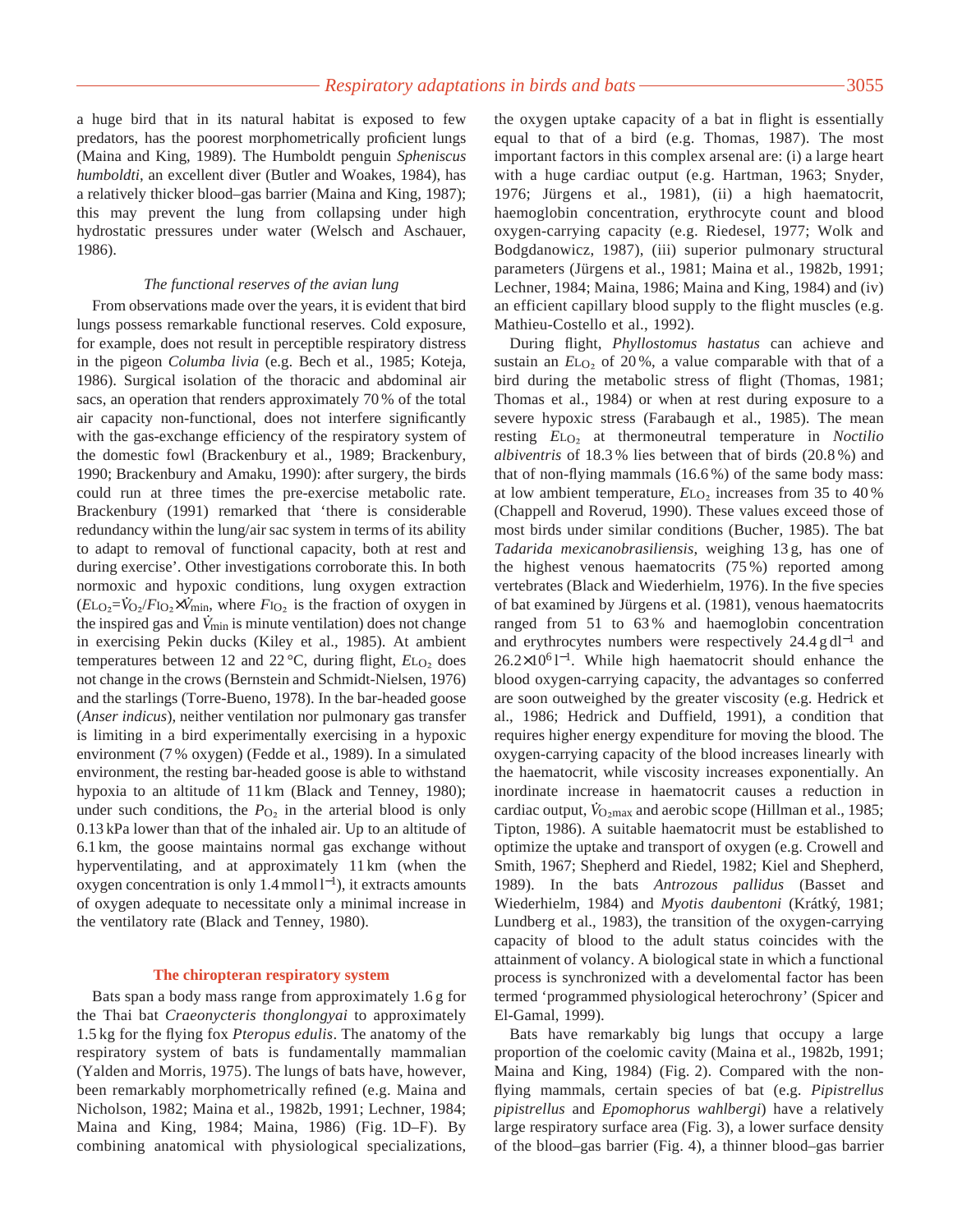Fig. 8. Double latex cast preparation (latex rubber injected into the airways and into the arterial vasculature) of the lung of the domestic fowl *Gallus domesticus* to show the crosscurrent design. (A) The venous blood in the intrapulmonary arterioles  $(O)$  flows in a perpendicular direction in relation to that of the parabronchial air (dashed lines show the parabronchi and their anastomoses). Gas exchange occurs between stratified blood capillaries (which arise from intraparabronchial arterioles) that interact with the parabronchi along their entire length, the multicapillary serial arterialization system.  $\bullet$ , interparabronchial arteries;  $\Box$ , atria arising from parabronchi. Scale bar 70 µm. (B) A close-up view of an edge of an intraparabronchial artery  $(O)$ terminally giving rise to blood capillaries (C) that interdigitate in a counter-current direction with the air capillaries (A) that arise from the atria and infundibulae of the underlying parabronchi. S, interatrial septum. Scale bar  $100 \,\mathrm{\upmu m}$ .



(Fig. 5) and a greater pulmonary capillary blood volume (Fig. 6), variables that lead to a high morphometric pulmonary diffusing capacity in these small species (Fig. 7). The massspecific respiratory surface area of  $138 \text{ cm}^2 \text{ g}^{-1}$  reported by Maina et al. (1982a) in the epauletted fruit bat *Epomophorus wahlbergi* is the highest value so far reported in a vertebrate lung. The thinnest blood–gas barrier in a mammal is that of 0.1204 µm in the lung of *Phyllostomus hastatus* (Maina et al., 1991), a bat in which  $E_{\text{L}_2}$  is equal to that of an energetic bird of comparable size (Thomas, 1987). Furthermore, *Phyllostomus hastatus* has a high venous haematocrit of 60 % (Jürgens et al., 1981). The high demands for oxygen imposed by flight in an animal with a relatively inefficient tidally ventilated lung (Maina, 1998a) may explain why the heaviest bats, the flying foxes (pteropodids), weigh an order of magnitude less than the heaviest flying birds (e.g. Pennycuick, 1972). In bats, appropriate behaviour and proper selection of ecological niches help to minimize the metabolic selective pressures. Unlike birds, which have dispersed widely and even occupied the remote, arid, cold regions of the world (e.g. Antarctica), bats are largely tropical and neotropical in distribution. While avoiding extremes of temperature, this ensures food (fruit and insect) availability (Wimsatt, 1970; Yalden and Morris, 1975).

## **Respiratory adaptive strategies in birds and bats**

Endowed with different genetic resources acquired through their different phylogenetic histories, birds and bats have utilized remarkably different respiratory strategies (e.g. Maina,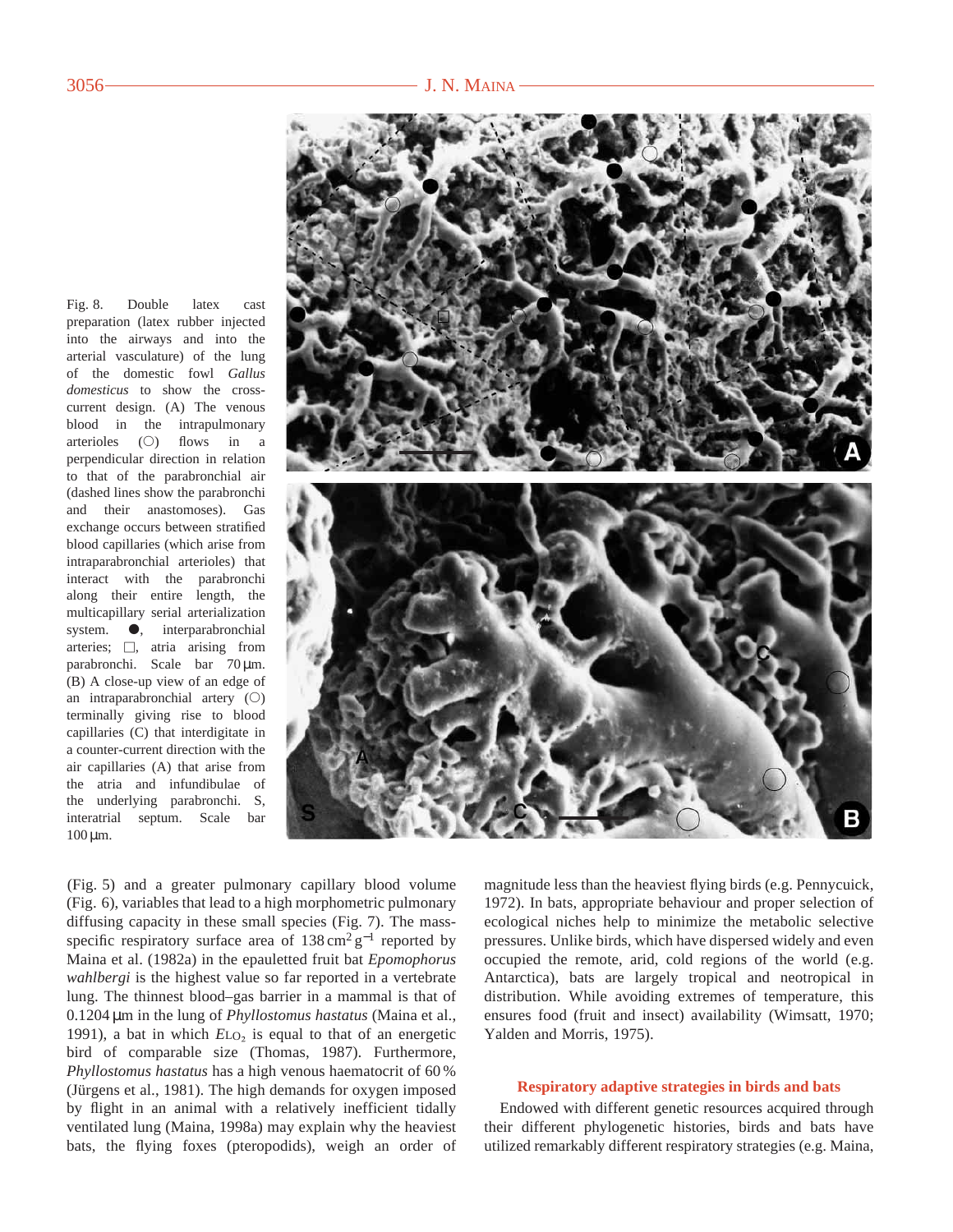Fig. 9. (A) Schematic diagram of the crosscurrent system in the avian lung. The air flow in the parabronchial lumen (long arrows surrounded by the parabronchial gas-exchange tissue (e) and the blood flow in the intraparabronchial arterioles (small arrows) is cross-current (i.e. air and blood flow in a direction perpendicular to each other). v, venous blood in the interparabronchial vein; a, arterial blood in the interparabronchial artery. The respiratory gases are exchanged in the periparabronchial tissue, where venous blood is delivered by many intraparabronchial arterioles and collected by as many intraparabronchial venules, the multicapillary serial-arterialization system. The flow of air in the parabronchi is continuous and unidirectional. To illustrate the cross- and counter-current dispositions between the air and blood in the avian parabronchus, the diagram has been greatly simplified. The arterioles, blood capillaries and the venules are found in the gas-exchange tissue (e), while the interparabronchial arteries and veins are located in the interparabronchial septa (for details, see Maina, 1988). (B) Diffusion of oxygen and carbon dioxide across the blood–gas barrier



(small arrows) of the mammalian system. a, alveolus; c, tidal ventilation of alveoli. The horizontal arrows show the direction of the alveolar capillary blood flow. In the mammalian lung, the geometrical relationship between the alveolar air and the pulmonary capillary blood is described as 'uniform-pool'.

1994, 1998b) independently to develop similar capacities to procure the large amounts of oxygen necessary for powered flight. Synergy of multifarious structural and functional variables has created highly efficient respiratory systems in the two taxa. In the non-flying mammals, Weibel et al. (1992) separated functional and design variables to assess the uptake of oxygen in the lung, its transport to the tissues and its utilization at the mitochondrial level. They observed that, while the design of the internal steps of the respiratory system (mitochondria, capillaries, blood and heart) correlates with functional demands, the lung maintains a variable excess of morphometric diffusing capacity.

In the vast respiratory arsenal of birds, a 'cross-current' arrangement occurs between the parabronchial air flow and the venous blood (e.g. Scheid and Piiper, 1970, 1972) (Figs 8A, 9A), a counter-current design exists between the air and the blood capillaries (Fig. 8B), a multicapillary serialarterialization system is configured around the parabronchi (Scheid and Piiper, 1972; Scheid, 1979; Abdalla and King, 1975; Maina, 1988) (Fig. 9A), the parabronchi are continuously and unidirectionally ventilated by synchronized action of the air sacs and efficient pulmonary morphometric variables occur. With a respiratory rate as low as 3 min<sup>−</sup>1, the mute swan *Cygnus olor* has an  $E_{LO<sub>2</sub>}$  of 33% (Bech and Johansen, 1980) and a ventilation:perfusion ratio of the lung of near unity (i.e. 1.06) (Hastings and Powell, 1986). *E*L<sub>O2</sub> values as high as 60–70 % occur in certain species of bird (e.g. Brent et al., 1984; Stahel and Nicol, 1988), values that exceed those of 40–45 % reported in bats by Chappell and Roverud (1990). The lung of bats has a functionally inferior tidally ventilated (dead-end) alveolar 'uniform pool' design (e.g. Scheid and Piiper, 1970) (Fig. 9B). Because the anatomy of the chiropteran lung is characteristically mammalian (e.g. Yalden and Morris, 1975; Maina et al., 1982b; Maina, 1985, 1986), the respiratory refinements necessary for flight were made within the design constraints inherent in the mammalian lung. The lung was exquisitely structurally refined to exchange respiratory gases during flight at rates equal to the seemingly better-adapted lung of birds. In this regard, the lung/air sac system of birds is not a prerequisite pulmonary design for flight. The bat achieves a  $\dot{V}_{\text{O}_2}$  as high as that of the bird by quantitative adaptation of the mammalian lung structure: an example of the functional convergence of two different designs.

Generally small in body size and hence having a relatively high mass-specific resting metabolic rate (e.g. Yalden and Morris, 1975; Carpenter, 1985; Pough et al., 1989), leading an energetic life style (flight) and operating with an 'inferior' (mammalian) lung (Maina, 1998a), bats appear to have been compelled drastically to refine and greatly to exploit many of the morphological and physiological factors involved in oxygen uptake and transport and in energy production. These include pulmonary (e.g. Maina and King, 1984; Maina et al., 1991), flight muscle (e.g. Mathieu-Costello, 1990; Mathieu-Costello et al., 1992) and cardiovascular variables, e.g. haematocrit, haemoglobin concentration and erythrocyte count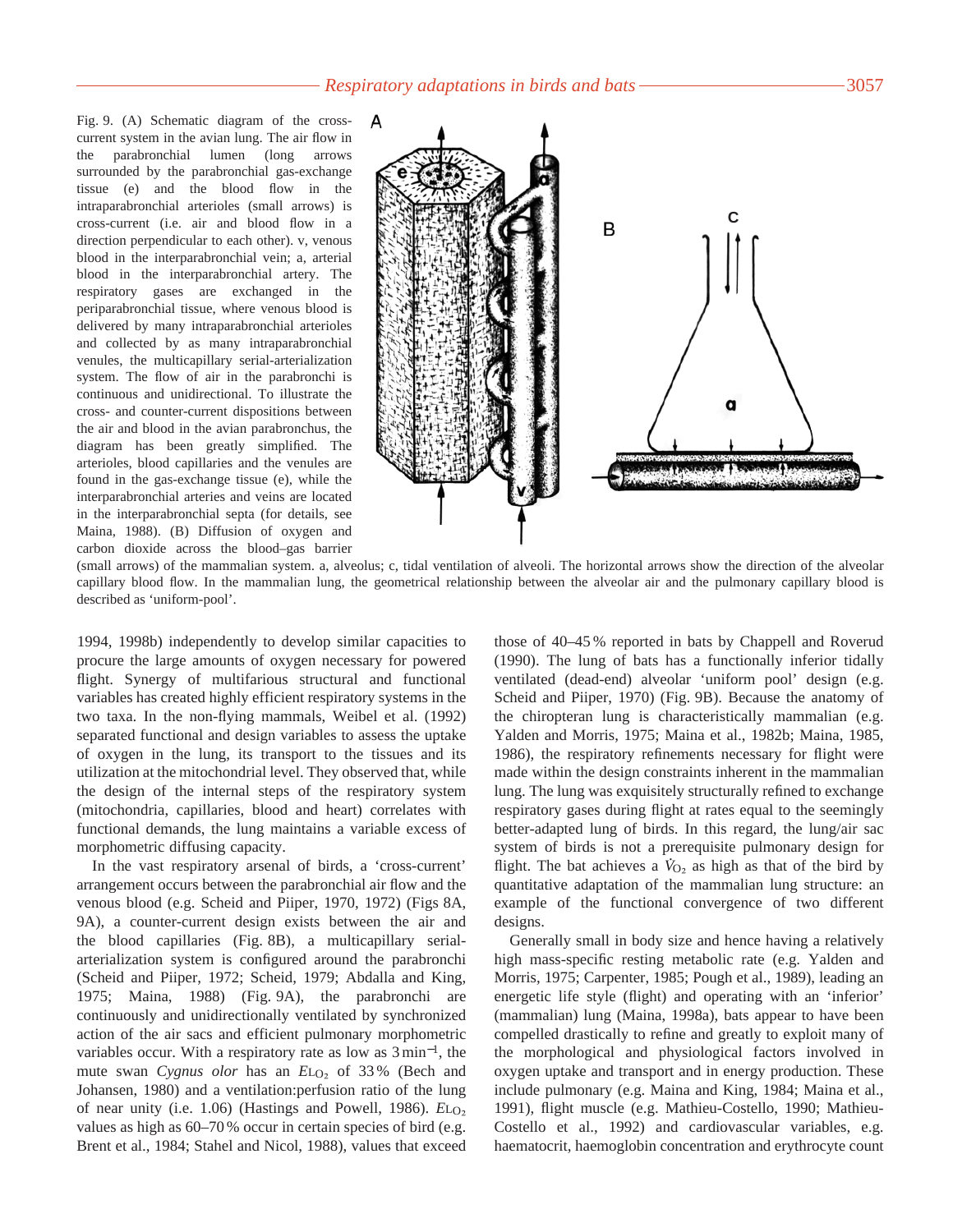(e.g. Black and Wiederhielm, 1976; Jürgens et al., 1981). It is astounding that birds have not exhausted or even utilized certain 'usable' respiratory variables.

Birds have relatively very small lungs (Maina et al., 1989, 1991), and the volume density of the parenchyma (the parabronchial gas-exchange tissue) on average constitutes only approximately 45 % of the lung volume (Maina et al., 1982a) compared with values of 90 % in the mammalian lung (e.g. Gehr et al., 1981; Maina and King, 1984; Maina et al., 1991). Like fish, amphibians and reptiles, among vertebrates, birds have retained the arguably 'primitive' metabolically active nucleated erythrocytes. The venous haematocrit in birds is, on average, 35 %, haemoglobin concentration ranges from 12 to  $15 \text{ g} \, \text{d} \text{l}^{-1}$  and oxygen half-saturation pressure  $(P_{50})$  is, on average,  $4.53$  kPa  $(34$  mmHg). These values are lower than or equal to those of the non-flying mammals and are generally lower than those of bats (e.g. Altman and Dittmer, 1970; Lutz et al., 1973, 1974; Palomeque et al., 1980). It is pertinent to point out that robust physiological and morphometrical comparisons of the respiratory variables between bats, birds and non-flying mammals are presently hampered by the high variability of the data in the literature on aspects such as ventilation and the transfer and transport of oxygen. Coupled with this are problems of appropriate standardization of the physiological reference conditions under which the different measurements and determinations of certain variables, some of which are highly susceptible to factors such as temperature, were made.

Locomotory activity is said to offer mechanical assistance to respiratory muscles (Bramble and Carrier, 1983). A 1:1:1 synchronization between wingbeat frequency, respiratory rate and heart rate occurs in bats (e.g. Suthers et al., 1972; Thomas, 1981, 1987; Carpenter, 1985, 1986). The low surface density of the blood–gas barrier in bats compared with that of the nonflying mammals (Fig. 4) suggests that the alveoli in the bat lung are wider. The more extensive respiratory surface area in certain species of bat (Fig. 3) has been generated by a remarkably large lung (Fig. 2) and not by intense internal subdivision, as has evidently been the case in the parabronchial lung of the bird, in which the air capillaries are relatively much smaller in diameter (Maina, 1982, 1988). In bats, in which the respiratory rate is synchronized with the wing beat, wider alveoli may provide an energy-saving scheme by reducing the surface tension forces that have to be overcome in dilating the lung during inspiration. In birds, although the flight muscles attach on the sternum, interestingly, there appears to be very little effect of wing movements on the actual pulmonary air flow and volume (e.g. Zimmer, 1935; Berger at al., 1970; Berger and Hart, 1974; Butler and Woakes, 1980). Matching of respiratory rate with wingbeat frequency occurs in only relatively few species of bird (e.g. Tomlinson, 1963; Berger at al., 1970; Butler and Woakes, 1980; Torre-Bueno, 1985; Funck et al., 1993). The mismatch may be caused by the complex nature of the air flow in the parabronchial lung (Bernstein, 1987). In the European starling *Sturnus vulgaris*, the ventilatory volume change associated with the wing beat ranges from only 3 to 11 % (Banzett et al., 1992). The synchronization of the wing beat with the breathing cycle should enable bats to ventilate and perfuse their lungs at a relatively lower energy cost and probably more efficiently.

I wish to thank Professor (Emeritus) A. S. King, University of Liverpool, Dr M. A. Abdalla, King Saud University, Professor S. P. Thomas, Duquesne University, and Professor D. M. Hyde, University of California (Davis), who have collaborated with me in various studies on avian and chiropteran pulmonary morphometry. Assistance with the graphic plots and the statistical analysis of data was kindly given by Drs W. Yu Xiang and Chow-Fraser, Department of Biology, McMaster University. The cost of preparing this manuscript was met from a University of the Witwatersrand Operating Research Grant (RE ANAT MAJN EXPEN).

#### **References**

- **Abdalla, M. A. and King, A. S.** (1975). The functional anatomy of the pulmonary circulation of the domestic fowl. *Respir. Physiol.* **23**, 267–290.
- **Abdalla, M. A. and Maina, J. N.** (1981). Quantitative analysis of the exchange tissue of the avian lung (Galliformes). *J. Anat.* **134**, 677–680.
- **Abdalla, M. A., Maina, J. N., King, A. S., King, D. Z. and Henry, J.** (1982). Morphometrics of the avian lung. I. The domestic fowl (*Gallus gallus* variant *domesticus*). *Respir. Physiol.* **47**, 267–278.
- **Altman, P. L. and Dittmer, D. S.** (1970). *Biological Handbooks: Respiration and Circulation*. Bethesda, MD: Federation of American Societies for Experimental Biology.
- **Badgerow, J. P. and Hainsworth, F. R.** (1981). Energy saving through formation of flight? A re-examination of the vee formation. *J. Theor. Biol.* **93**, 41–52.
- **Baker, R. R.** (1978). *The Evolutionary Ecology of Animal Migration.* London: Hodder.
- **Banzett, R. B., Nations, C. S., Wang, N., Butler, P. J. and Lehr, J. L.** (1992). Mechanical interdependence of wing beat and breathing in starlings. *Respir. Physiol.* **89**, 27–36.
- **Bartels, H.** (1964). Comparative physiology of oxygen transport in mammals*. Lancet* **2**, 559–604.
- **Bartels, H.** (1980). Aspekte des Gastransports bei Saugetieren mit hoher Stoffwechselrte. *Verh. Dt. Zool. Ges*. **30**, 188–201.
- **Bartholomew, G. A.** (1982). Energy metabolism. In *Animal Physiology: Principles and Adaptations* (ed. M. S. Gordon), pp. 57–110. New York: Macmillan.
- **Bartholomew, G. A., Leitner, P. and Nelson, J. E.** (1964). Body temperature, oxygen consumption and heart rate in three species of Australian flying foxes. *Physiol. Zool.* **37**, 179–198.
- **Bartholomew, G. A. and Lighton, J. R. B.** (1986). Oxygen consumption during hover feeding in free ranging Anna hummingbirds. *J. Exp. Biol.* **123**, 191–199.
- **Basset, J. E. and Wiederhielm, C. A.** (1984). Postnatal changes in hematology of the bat *Antrozous pallidus*. *Comp. Biochem. Physiol.* **78**A, 737–742.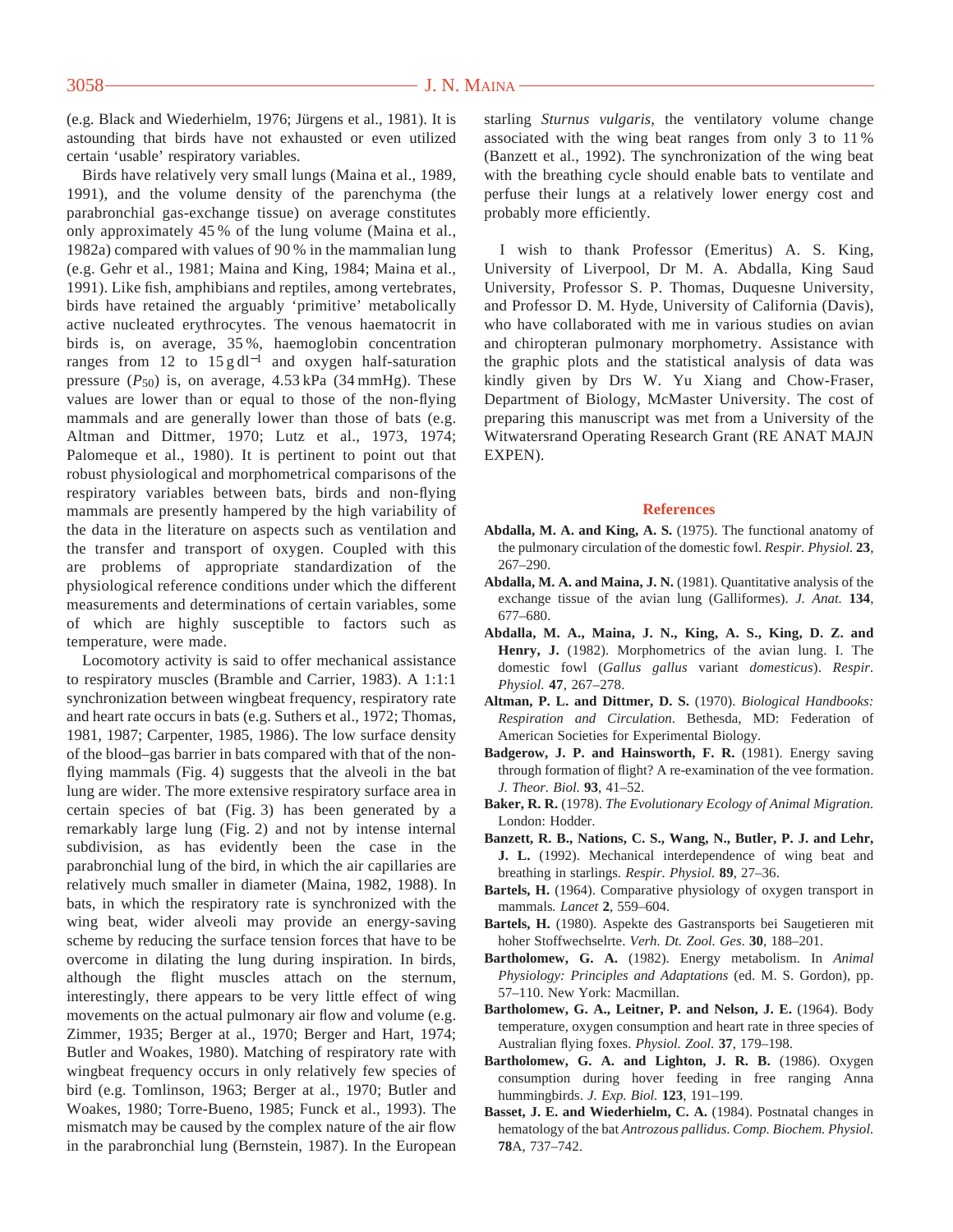- **Baudinette, R. V. and Schmidt-Nielsen, K.** (1974). Energy cost of gliding flight in herring gull. *Nature* **248**, 83–84.
- **Bech, C. and Johansen, K.** (1980). Ventilation and gas exchange in the mute swan, *Cygnus olor*. *Respir. Physiol.* **39**, 285–295.
- Bech, C., Rautenberg, W. and May, B. (1985). Ventilatory O<sub>2</sub> extraction during cold exposure in the pigeon (*Columba livia*). *J. Exp. Biol.* **116**, 499–502.
- **Bennet, A. F. and Dawson, W. R.** (1976). Metabolism. In *Biology of Reptilia*, vol. 5 (ed. C. Gans and W. R. Dawson), pp. 127–223. New York: Academic Press.
- **Berger, A. J.** (1961). *Bird Study*, first edition. New York: Dover Publications.
- **Berger, M.** (1985). Sauerstoffverbrauch von Kolibris (*Colibri coruscans* und *C. thalassinus*) beim Horizontalflug. In *BIONA Report 3* (ed. W. Nachtigall), pp. 307–314. Stuttgart: Gustav Fischer Verlag.
- **Berger, M. and Hart, J. S.** (1974). Physiology and energetics of flight. In *Avian Biology*, vol. 4 (ed. D. S. Farner and J. R. King), pp. 415–477. New York: Academic Press.
- **Berger, M., Roy, O. Z. and Hart, J. S.** (1970). The coordination between respiration and wing beats in birds. *Z. Vergl. Physiol*. **66**, 190–200.
- **Bernstein, M. H.** (1987). Respiration in flying birds. In *Bird Respiration*, vol. II (ed. T. J. Seller), pp. 43–73. Boca Raton, FL: CRC Press.
- **Bernstein, M. H. and Schmidt-Nielsen, K.** (1976). Vascular responses and foot temperature in pigeons. *Am. J. Physiol.* **226**, 1350–1355.
- **Black, C. P. and Tenney, S. M.** (1980). Oxygen transport during progressive hypoxia in high altitude and sea level water-fowl. *Respir. Physiol.* **39**, 217–239.
- **Black, C. P., Tenney, S. M. and Kroonenberg, M. V.** (1978). Oxygen transport during progressive hypoxia in bar-headed geese (*Anser anser*) acclimated to sea level and 5600 m. In *Respiratory Function in Birds Adult and Embryonic* (ed. J. Piiper), pp. 79–83. Berlin: Springer-Verlag.
- **Black, L. L. and Wiederhielm, C. A.** (1976). Plasma oncotic pressures and hematocrit in the intact, anaesthetized bat. *Microvasc. Res.* **12**, 55–58.
- **Brackenbury, J. H.** (1990). Effects of combined abdominal and thoracic air-sac occlusion on respiration in domestic fowl. *J. Exp. Biol.* **152**, 93–100.
- **Brackenbury, J. H.** (1991). Ventilation, gas exchange and oxygen delivery in flying and flightless bird. In *Physiological Strategies for Gas Exchange and Metabolism* (ed. A. J. Woakes, M. K. Grieshaber and C. R. Bridges), pp. 125–147. Cambridge: Cambridge University Press.
- **Brackenbury, J. H. and Amaku, J.** (1990). Effects of combined abdominal and thoracic air-sac occlusion on respiration in domestic fowl. *J. Exp. Biol.* **152**, 93–100.
- **Brackenbury, J. H., Darby, C. and El-Sayed, M. S.** (1989). Respiratory function in exercising fowl following occlusion of the thoracic air sacs. *J. Exp. Biol.* **145**, 227–237.
- **Bramble, D. C. and Carrier, D. R.** (1983). Running and breathing in mammals. *Science* **219**, 251–256.
- **Bramwell, C. D.** (1971). Aerodynamics of *Pteranodon*. *J. Linn. Soc., Biol.* **3**, 313–328.
- **Brent, R., Pedersen, P. F., Bech, C. and Johansen, K.** (1984). Lung ventilation and temperature regulation in the European coot (*Fulica atra*). *Physiol. Zool.* **57**, 19–25.

**Bucher, T. L.** (1985). Ventilation and oxygen consumption in

*Amazona viridigenalis*: A reappraisal of resting respiratory parameters in birds. *J. Comp. Physiol.* B **155**, 269–276.

- **Bundle, M. W., Hoppeler, H., Vock, R., Tester, J. M. and Weyand, P. G.** (1999). High metabolic rates in running birds. *Science* **397**, 31–32.
- **Butler, P. J.** (1991). Exercise in birds. *J. Exp. Biol.* **160**, 233–262.
- **Butler, P. J., West, N. H. and Jones, D. R.** (1977). Respiratory and cardiovascular responses of the pigeon to sustained level flight in a wind tunnel. *J. Exp. Biol.* **71**, 7–26.
- **Butler, P. J. and Woakes, A. J.** (1980). Heart rate, respiratory frequency and wing beat frequency of free flying barnacle geese *Branta leucopsis*. *J. Exp. Biol.* **85**, 213–226.
- **Butler, P. J. and Woakes, A. J.** (1984). Heart rate and aerobic metabolism in humboldt penguins, *Spheniscus humboldti*, during voluntary dives. *J. Exp. Biol.* **108**, 419–428.
- **Carey, S. W.** (1976). *The Expanding Earth.* New York: Elsevier.
- **Carpenter, F. L., Paton, D. C. and Hixon, M. A.** (1983). Weight gain and adjustment of feeding territory size in migrant hummingbirds. *Proc. Natl. Acad. Sci. USA* **80**, 7259–7263.
- **Carpenter, R. E.** (1975). Flight metabolism in flying foxes. In *Swimming and Flying in Nature*, vol. 2 (ed. T. Y. T. Wu, C. J. Brokaw and C. Brennen), pp. 883–890. New York: Plenum Press.
- **Carpenter, R. E.** (1985). Flight physiology of flying foxes, *Pteropus poliocephalus*. *J. Exp. Biol.* **114**, 619–747.
- **Carpenter, R. E.** (1986). Flight physiology of intermediate sized fruit-bats (Family: Pteropodidae). *J. Exp. Biol.* **120**, 79–103.
- **Casey, T. M., May, M. L. and Morgan, K. R.** (1985). Flight energetics of euglossine bees in relation to morphology and wing stroke frequency. *J. Exp. Biol.* **116**, 271–289.
- **Chappell, M. A.** (1982). Temperature regulation of carpenter bees (*Xylocopa californica*) foraging in Colorado desert of Southern California. *Physiol. Zool.* **55**, 267–280.
- **Chappell, M. A. and Roverud, R. C.** (1990). Temperature effects on metabolism, ventilation and oxygen extraction in a neotropical bat. *Respir. Physiol.* **81**, 401–412.
- **Costa, D. P. and Prince, P. A.** (1987). Foraging energetics of greyheaded albatrosses, *Diomedea chrysostoma* at Bird Island, South Georgia. *Ibis* **129**, 149–158.
- **Crowell, J. W. and Smith, E. E.** (1967). Determination of optimal haematocrit. *J. Appl. Physiol.* **22**, 930–933.
- **Cutts, C. J. and Speakman, J. R.** (1994). Energy savings in formation flight of pink-footed geese. *J. Exp. Biol.* **189**, 251–261.
- **Dawson, T. J. and Dawson, W. R.** (1982). Metabolic scope and conductance in response to cold of some dasyurid marsupials and Australian rodents. *Comp. Biochem. Physiol.* **71**A, 59–64.
- **de Beer, G.** (1954). *Archeopteryx lithographica*. London: British Museum of Natural History.
- **Dejours, P.** (1982). Mount Everest and beyond: breathing air. In *A Companion to Animal Physiology* (ed. C. R. Taylor, K. Johansen and L. Bolis), pp. 17–27. Cambridge: Cambridge University Press.
- **Diamond, J. M., Karasov, W. H., Phan, D. and Carpenter, F. L.** (1986). Digestive physiology is a determinant of foraging bout frequency in hummingbirds. *Nature* **320**, 62–63.
- **Dubach, M.** (1981). Quantitative analysis of the respiratory system of the house sparrow, budgerigar and violet-eared hummingbird. *Respir. Physiol.* **46**, 43–60.
- **Duncker, H. R.** (1972). Structure of avian lungs. *Respir. Physiol.* **14**, 44–63.
- **Duncker, H. R. and Guntert, M.** (1985a). The quantitative design of the avian respiratory system: from hummingbird to the mute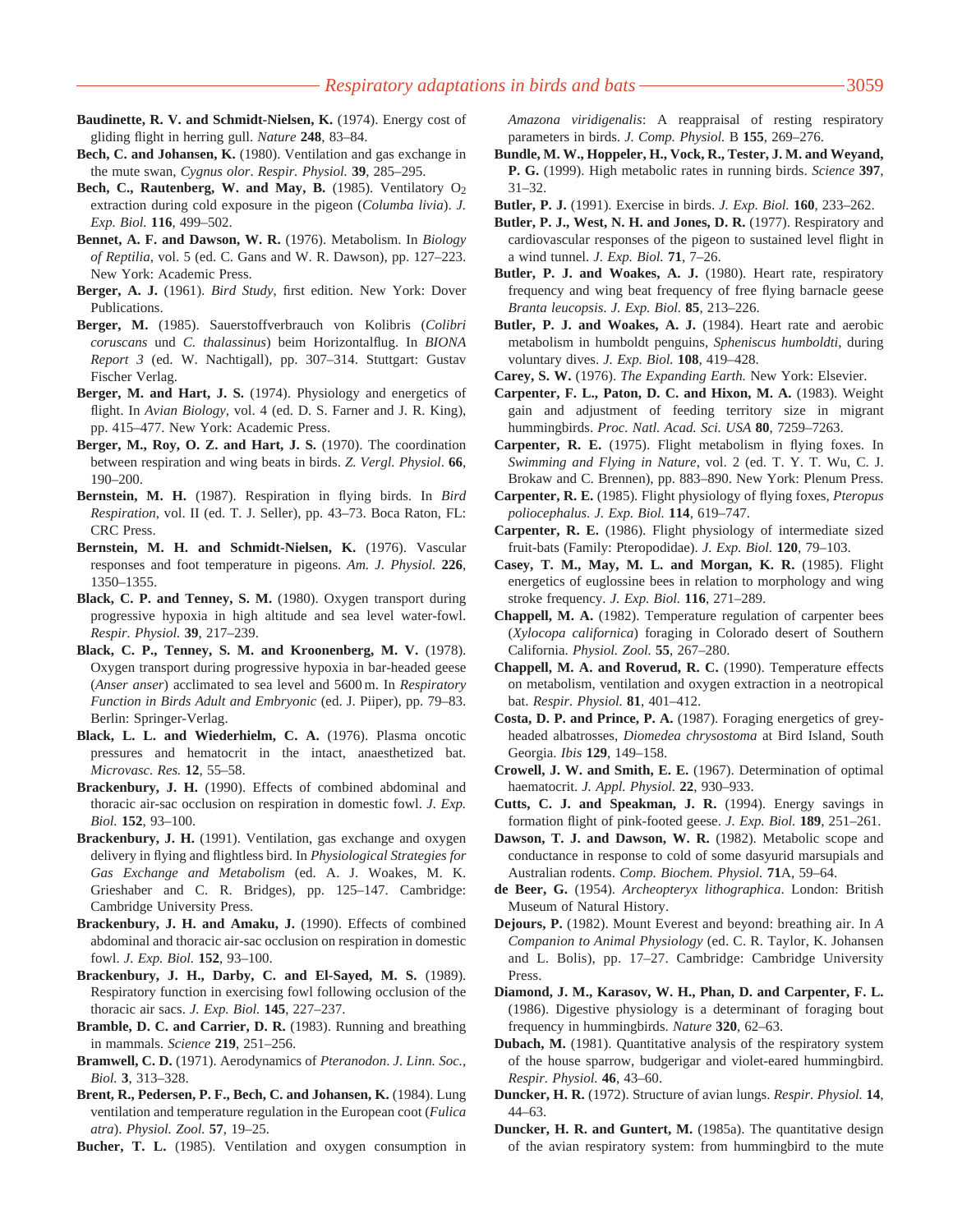swan. *In BIONA Report 3* (ed. W. Nachtigall), pp. 361–378. Stuttgart: Gustav-Fischer Verlag.

- **Duncker, H. R. and Guntert, M.** (1985b). Morphometric analysis of the avian respiratory system. In *Vertebrate Morphology* (ed. H. R. Duncker and G. Fleischer), pp. 383–387. Stuttgart: Gustav-Fischer Verlag
- **Elkins, N.** (1983). *Weather and Bird Behaviour*. Calton, Stoke on Trent, UK: T. & A. D. Poyser.
- **Ellington, C. P.** (1991). Limitations on animal performance. *J. Exp. Biol.* **160**, 71–91.
- **Epting, R. J.** (1980). Functional dependence of the power for hovering on wing disc loading in hummingbirds. *Physiol. Zool.* **53**, 347–357.
- **Farabaugh, A. T., Thomas, D. B. and Thomas, S. P.** (1985). Ventilation and body temperature of the bat *Phyllostomus hastatus* during flight at different air temperatures. *Physiologist* **28**, 272A.
- **Faraci, M. F.** (1990). Cerebral circulation during hypoxia: is a bird brain better? In *Hypoxia: The Adaptations* (ed. J. R. Sutton, G. Coates and J. E. Remmers), pp. 26–29. Burlington, Ontario: B. C. Decker Inc.
- **Faraci, M. F. and Fedde, M. R.** (1986). Regional circulatory responses to hypocapnia and hypercapnia in bar-headed geese. *Am. J. Physiol.* **250**, R499–R504.
- **Fedde, M. R., Orr, J. A., Shams, H. and Scheid, P.** (1989). Cardiopulmonary function in exercising bar-headed geese during normoxia and hypoxia. *Respir. Physiol.* **77**, 239–262.
- **Fenton, M. B., Bringham, R. M., Mills, A. M. and Rautenbach, I. L.** (1985). The roosting and foraging areas of *Epomophorus wahlbergi* (Pteropodida) and *Scotophilus viridis* (Vespertilionide) in Kruger National Park, South Africa*. J. Mammal.* **66**, 461–468.
- **Fons, R. and Sicart, R.** (1976). Contribution à la connaissance du métabolisme énergétique chez deux Crocidurinae: *Suncus etruscus* (Savi 1822) et *Crocidura russula* (Herman 1780), Insectivora, Soricidae*. Mammalia* **40**, 229–311.
- **Funck, G. D., Sholomenko, G. N., Valenzuela, I. J., Steeves, J. D. and Milsom, W. K.** (1993). Coordination of wing beat and respiration in Canada geese during free flight. *J. Exp. Biol.* **175**, 317–323.
- **Gehr, P., Mwangi, D. K., Amman, A., Maloiy, G. M. O., Taylor, C. R. and Weibel, E. R.** (1981). Design of the mammalian respiratory system. V. Scaling morphometric diffusing capacity to body mass: wild and domestic animals. *Respir. Physiol.* **44**, 61–86.
- **Gehr, P., Sehovic, S., Burri, P. H., Classen, H. and Weibel, E. R.** (1980). The lung of shrews: morphometric estimation of diffusion capacity. *Respir. Physiol.* **44**, 61–86.
- **Graham, J. B., Dudley, R., Agullar, N. M. and Gans, C.** (1995). Implications of the late Paleozoic oxygen pulse for physiology and evolution. *Nature* **375**, 117–120.
- **Greenewalt, C. H.** (1975). The flight of birds: the significant dimensions, their departure from the requirements for dimensional similarity and the effect on flight aerodynamics of that departure. *Trans. Am. Phil. Soc.* **65**, 1–67.
- **Griffin, D. R.** (1970). Migrations and homing of bats. In *Biology of Bats*, vol. 1 (ed. W. A. Wimsatt), pp. 233–264. London: Academic Press.
- **Grinyer, I. and George, J. C.** (1969). Some observations on the ultrastructure of the hummingbird pectoral muscles. *Can. J. Zool.* **47**, 771–774.
- **Grubb, B. R.** (1982). Cardiac output and stroke volume in exercising ducks and pigeons. *J. Appl. Physiol.* **53**, 203–211.
- **Grubb, B. R., Jones, J. H. and Schmidt-Nielsen, K.** (1979). Avian

cerebral blood flow: influence of the Bohr effect on oxygen supply. *Am. J. Physiol.* **236**, H744–H753.

- **Grubb, B. R., Mills, C. D., Colacino, J. M. and Schmidt-Nielsen, K.** (1977). Effect of arterial carbon dioxide on cerebral blood flow in ducks. *Am. J. Physiol.* **232**, H596–H601.
- **Gruson, E. S.** (1976). *Checklist of the Birds of the World.* London: William Collins.
- **Hainsworth, F. R.** (1987). Precision and dynamics of positioning by Canada geese formation. *J. Exp. Biol.* **128**, 445–462.
- **Hainsworth, F. R.** (1988). Induced drag savings from ground effect and formation flight in brown pelicans. *J. Exp. Biol.* **135**, 431–444.
- **Hainsworth, F. W.** (1981). Locomotion. In *Animal Physiology: Adaptation in Function* (ed. F. W. Hainsworth), pp. 259–292. Reading, MA: Addison-Wesley.
- **Hartman, F. A.** (1963). Some flight mechanisms of bats. *Ohio J. Sci.* **63**, 59–65.
- **Hastings, R. H. and Powell, F. L.** (1986). Physiological dead space and effective parabronchial ventilation in ducks. *J. Appl. Physiol.* **60**, 85–91.
- **Hayward, B. and Davis, R.** (1964). Flight speeds in western bats. *J. Mammal.* **45**, 236–242.
- **Hedrick, M. S. and Duffield, D. A.** (1991). Hematological and rheological characteristics of blood in seven marine mammal species: physiological implications for diving behaviour. *J. Zool., Lond.* **225**, 273–283.
- **Hedrick, M. S., Duffield, D. A. and Cornell, L. H.** (1986). Blood viscosity and optimal hematocrit in a deep-diving mammal, the northern elephant seal (*Mirounga angustirostris*). *Can. J. Zool.* **64**, 2081–2085.
- **Heppner, F. H.** (1974). Avian flight formations. *Bird Banding* **45**, 160–169.
- **Hiebl, I., Braunitzer, G. and Schneegans, D.** (1987). The primary structures of the major and minor haemoglobin-components of adult Andean goose (*Chleophaga melanoptera*, Anatidae): the mutation α-Leu-Ser in position 55 of the β-chains. *Biol. Chem.* **368**, 1559–1569.
- **Hildebrand, M.** (1961). Further studies on the motion of the cheetah. *J. Mammal.* **42**, 84–91.
- **Hillman, S. S., Withers, P. C., Hedrick, M. S. and Kimmel, P. B.** (1985). The effects of erythrocythemia on blood viscosity, maximal systemic oxygen transport capacity and maximal rates of oxygen consumption in an amphibian. *J. Comp. Physiol.* B **155**, 577–581.
- **Hochachka, P. W.** (1973). Comparative intermediary metabolism. In *Comparative Animal Physiology*, third edition (ed. C. L. Prosser), pp. 212–278. Philadelphia: Saunders.
- **Hock, R. J.** (1951). The metabolic rates and body temperatures of bats. *Biol. Bull.* **101**, 289–299.
- **Jameson, W.** (1958). *The Wandering Albatross.* London: Hart-Davis.
- **Jepsen, G. L.** (1970). Bat origins and evolution. In *The Biology of Bats*, vol. I (ed. W. A. Wimsatt), pp. 1–64. New York: Academic Press.
- **Johansen, K.** (1987). The world as a laboratory: physiological insights from nature's experiments. In *Advances in Physiological Research* (ed. H. McLannan, J. R. Ledsome, C. H. S. McIntosh and D. R. Jones), pp. 377–396. New York: Plenum Press.
- **Johansen, K., Berger, M., Bicudo, J. E. P. W., Ruschi, A. and de Almeida, P. J.** (1987). Respiratory properties of blood and myoglobin in hummingbirds. *Physiol. Zool.* **60**, 269–278.
- **Johansen, K., Berger, M., Ruschi, A., de Almeida, P. J. and Bicudo, J. E. P. W.** (1979). Haematocrits and blood O<sub>2</sub> capacities in hummingbirds. *Bol. Mus. Biol. Prof. M. Leitano* **30**, 70–74.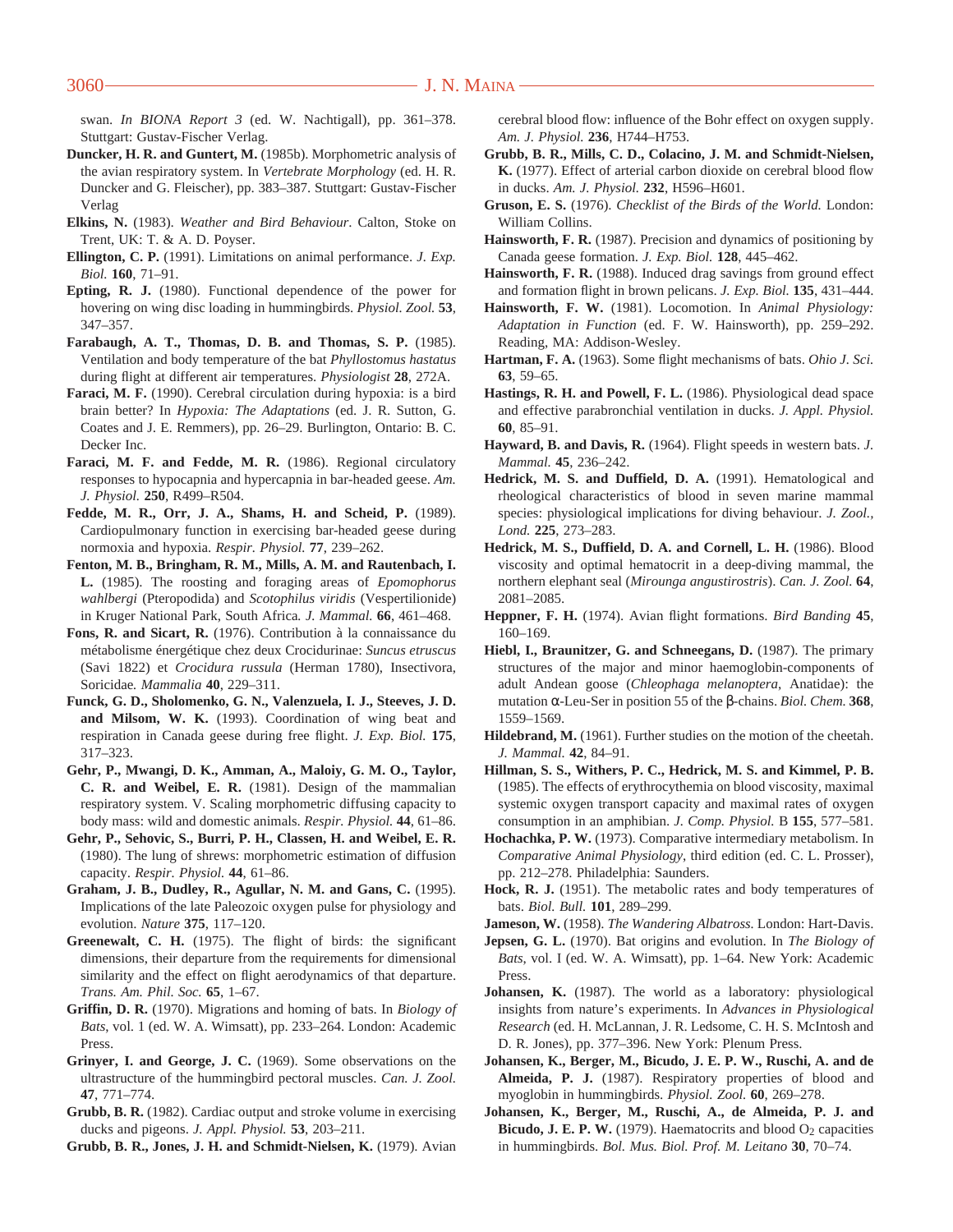- **Johnston, D. W. and McFarlane, R. W.** (1967). Migration and bioenergetics of flight in the Pacific golden plover. *Condor* **69**, 156–168.
- Jones, G. and Rayner, J. M. V. (1989). Optimal flight speed of pipistrelle bats (*Pipistrellus pipistrellus*). In *European Bat Research 1987: Proceedings of the Fourth European Bat Research Symposium* (ed. V. Hanak, I. Horaceck and J. Gaisler), pp. 87–103. Praha: Charles University Press.
- **Jones, J. H., Effmannn, E. L. and Schmidt-Nielsen, K.** (1985). Lung volume changes in during respiration in ducks. *Respir. Physiol*. **59**, 15–25.
- **Jürgens, J. D., Bartels, H. and Bartels, R.** (1981). Blood oxygen transport and organ weight of small bats and small non-flying mammals. *Respir. Physiol.* **45**, 243–260.
- **Karasov, W. H., Phan, D., Diamond, J. M. and Carpenter, F. L.** (1986). Food passage and intestinal nutrient absorption in hummingbirds. *Auk* **103**, 453–464.
- **Kerr, R. A.** (1999). The early life thrived despite early travails. *Science* **284**, 2111–2113.
- **Kiel, J. W. and Shepherd, A. P.** (1989). Optimal hematocrit for canine gastric oxygenation. *Am. J. Physiol.* **256**, H472–H477.
- **Kiley, J. P., Frarci, F. M. and Fedde, M. R.** (1985). Gas exchange during exercise in hypoxic ducks. *Respir. Physiol.* **59**, 105–115.
- **King, J. R. and Farner, D. A.** (1969). Energy metabolism, thermoregulation and body temperature. In *Biology and Comparative Physiology of Birds*, vol. 2 (ed. A. J. Marshall), pp. 215–279. London: Academic Press.
- **Koteja, P.** (1986). Maximum cold-induced oxygen consumption in the house sparrow, *Passer domesticus* (L.). *Physiol. Zool.* **59**, 43–48.
- **Kranowski, A.** (1964). Three long flights of bats. *J. Mammal*. **45**, 52A.
- **Krátky´, J.** (1981). Postnatale Entwicklung der Wasserfledermaus, *Myotis daubentoni* Kuhl 1981 und bisherige Kenntnis dieser Problematik im Rahmen der Unterordnung Microchiroptera (Mammalia: Chiroptera). *Fol. Mus. Rer. Nat. Bohem. Occident. Zool.* **16**, 1–34.
- **Krebs, J. R. and Harvey, P. H.** (1986). Busy doing nothing efficiently. *Nature* **320**, 18–19.
- **Kuethe, A. M.** (1975). Prototypes in nature. The carry-over into technology*. TechniUM Spring* **1975**, 3–20.
- **Kulzer, E.** (1965). Temperaturregulation bei Fiedermausen (Chiroptera) aus verschiedenen Klimazonen. *Z. Vergl. Physiol.* **50**, 1–34.
- **Lahiri, S.** (1975). Blood oxygen affinity and alveolar ventilation in relation to body weight in mammals. *Am. J. Physiol.* **229**, 529–536.
- **Lasiewski, R. C.** (1962). The energetics of migrating hummingbirds. *Condor* **64**, 324–335.
- **Lasiewski, R. C.** (1963a). The energetic cost of small size in hummingbirds. In *Proceedings of the XIIIth International Congress on Ornithology*. *Condor* **10**, 1095–1103.
- **Lasiewski, R. C.** (1963b). Oxygen consumption of torpid, resting, active and flying hummingbirds. *Physiol. Zool.* **36**, 122–140.
- **Lasiewski, R. C., Galey, F. R. and Vasquez, C.** (1965). Morphology and physiology of the pectoral muscles of hummingbirds. *Nature* **206**, 404–405.
- **Laybourne, R. C.** (1974). Collision between a vulture and an aircraft at an altitude of 37,000 ft. *Wilson Bull.* **86**, 461–462.
- **Lechner, A. J.** (1984). Pulmonary design in microchiropteran lung (*Pipistrellus subflavus*) during hibernation. *Respir. Physiol.* **59**, 301–312.
- **Lighthill, J.** (1977). Introduction to the scaling of aerial locomotion. In *Scale Effects in Animal Locomotion* (ed. P. J. Pedley), pp. 365–404. London: Academic Press.
- **Lissaman, P. B. S. and Shollenberger, C. A.** (1970). Formation flight of birds. *Science* **168**, 1003–1005.
- **Lockley, R. M.** (1970). The most aerial bird in the world. *Animals* **13**, 4–7.
- **Lundberg, K., Almgren, B. and Odelberg, C.** (1983). Nagot om vattenfladdermusens (*Myotis dubenonoi*) ekologi. *Fauna Flora* **78**, 237–242.
- **Lutz, P. L., Longmuir, I. S. and Schmidt-Nielsen, K.** (1974). Oxygen affinity of bird blood. *Respir. Physiol.* **20**, 325–330.
- **Lutz, P. L., Longmuir, I. S., Turtle, J. V. and Schmidt-Nielsen, K.** (1973). Dissociation curve of bird blood and effect of red cell oxygen consumption. *Respir. Physiol.* **17**, 269–275.
- **Lutz, P. L. and Schmidt-Nielsen, K.** (1977). Effects of simulated altitude on blood gas transport in the pigeon. *Respir. Physiol.* **30**, 383–395.
- **Maina, J. N.** (1982). A scanning electron microscopic study of the air and blood capillaries of the lung of the domestic fowl (*Gallus domesticus*). *Experientia* **35**, 614–616.
- **Maina, J. N.** (1984). Morphometrics of the avian lung. III. The structural design of the passerine lung. *Respir. Physiol.* **55**, 291–309.
- **Maina, J. N.** (1985). A scanning and transmission electron microscopic study of the bat lung. *J. Zool., Lond.* **205**, 19–27.
- **Maina, J. N.** (1986). The structural design of the bat lung. *Myotis* **23**, 71–77.
- **Maina, J. N.** (1987). Morphometrics of the avian lung. IV. The structural design of the charadriiform lung. *Respir. Physiol.* **68**, 99–119.
- **Maina, J. N.** (1988). Scanning electron microscopic study of the spatial organization of the air and blood conducting components of the avian lung. *Anat. Rec.* **222**, 145–153.
- **Maina, J. N.** (1989). Morphometrics of the avian lung. In *Form and Function in Birds*, vol. 4 (ed. A. S. King and J. McLelland), pp. 307–368. London: Academic Press.
- **Maina, J. N.** (1993). Morphometries of the avian lung: the structural–functional correlations in the design of the lungs of birds. *Comp. Biochem. Physiol.* **105**, 397–410.
- **Maina, J. N.** (1994). Comparative pulmonary morphology and morphometry: the functional design of respiratory systems. In *Advances in Comparative and Environmental Physiology*, vol. 20 (ed. R. Giles), pp. 112–232. Berlin: Springer-Verlag.
- **Maina, J. N.** (1996). Perspectives on the structure and function in birds. In *Diseases of Cage and Aviary Birds* (ed. E. Rosskoff), pp. 163–256. Baltimore, MD: Williams & Wilkins.
- **Maina, J. N.** (1998a). *The Gas Exchangers: Structure, Function and Evolution of the Respiratory Processes*. Berlin: Springer-Verlag.
- **Maina, J. N.** (1998b). The lungs of the volant vertebrates birds and bats: How are they relatively structurally optimized for this elite mode of locomotion? In *Principles of Animal Design: The Optimization and Symmorphosis Debate* (ed. E. R. Weibel, C. R. Taylor and L. Bolis), pp.177–195. New York: Cambridge University Press.
- **Maina, J. N.** (2000). Comparative respiratory morphology: themes and principles in the design and construction of the gas exchangers. *Anat. Rec.* **261**, 25–44.
- **Maina, J. N., Abdalla, M. A. and King, A. S.** (1982a). Light microscopic morphometry of the lungs of 19 avian species. *Acta Anat.* **112**, 264–270.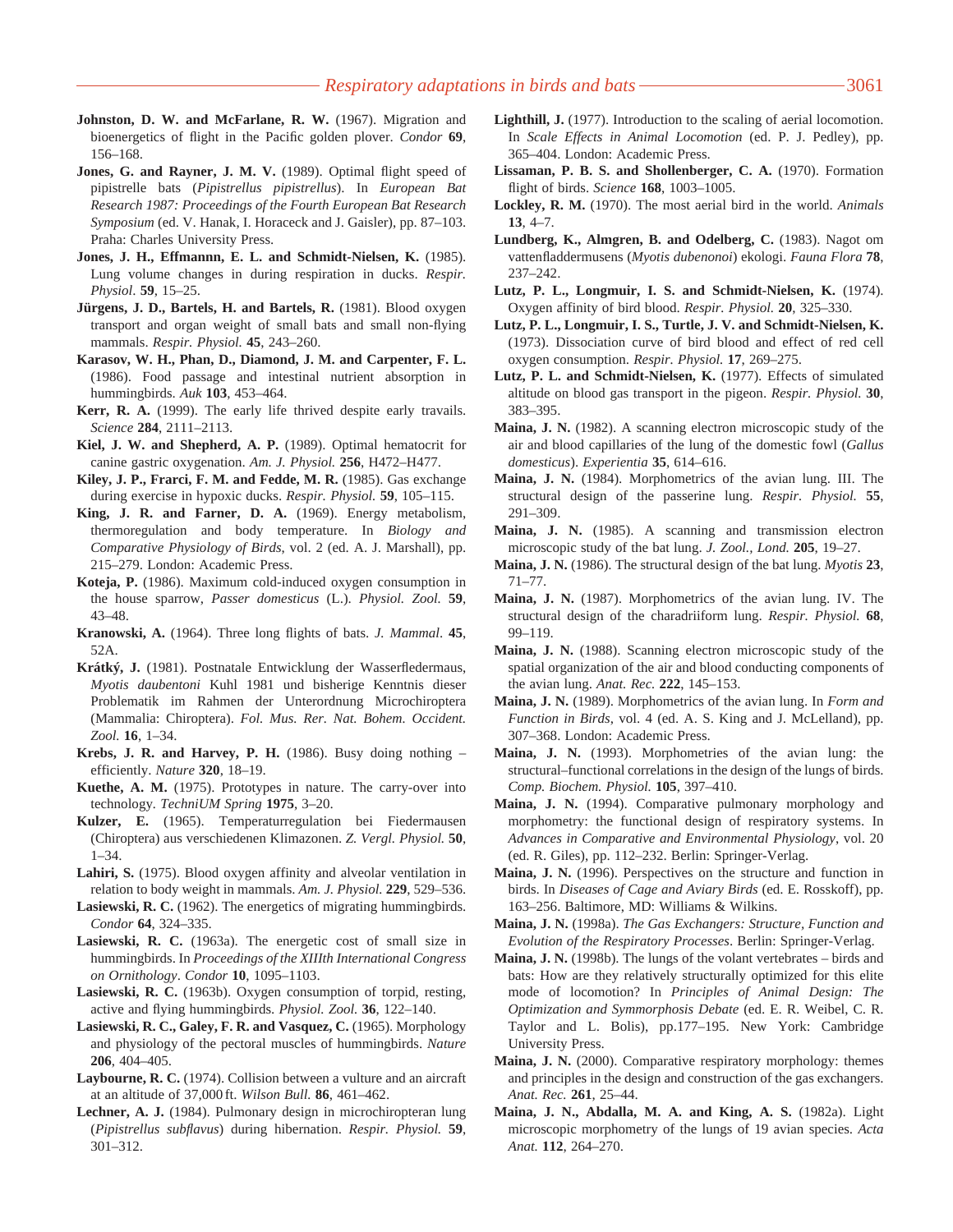- **Maina, J. N. and King, A. S.** (1982a). Morphometrics of the avian lung. II. The wild mallard (*Anas platyrhynchos*) and the greylag goose (*Anser anser*). *Respir. Physiol.* **50**, 299–313.
- **Maina, J. N. and King, A. S.** (1982b). The thickness of the avian blood–gas barrier: qualitative and quantitative observations. *J. Anat.* **134**, 553–562.
- **Maina, J. N. and King, A. S.** (1984). The structural functional correlation in the design of the bat lung: a morphometric study. *J. Exp. Biol.* **111**, 43–63.
- **Maina, J. N. and King, A. S.** (1987). A morphometric study of the lung of the Humboldt penguin (*Spheniscus humboldti*). *Z. Vet. Med. C* **16**, 293–297.
- **Maina, J. N. and King, A. S.** (1989). The lung of the emu, *Dromaius novaehollandiae*: A microscopic and morphometric study*. J. Anat.* **163**, 67–74.
- **Maina, J. N., King, A. S. and King, D. Z.** (1982b). A morphometric analysis of the lungs of a species of bat. *Respir. Physiol.* **50**, 1–11.
- **Maina, J. N., King, A. S. and Settle, G.** (1989). An allometric study of the pulmonary morphometric parameters in birds, with mammalian comparison. *Phil. Trans. R. Soc. Lond. B* **326**, 1–57.
- **Maina, J. N. and Nicholson, T.** (1982). The morphometric diffusing capacity of a bat *Epomophorus wahlbergi. J. Physiol., Lond.* **325**, 36P–37P.
- **Maina, J. N., Thomas, S. P. and Dallas, D. M.** (1991). A morphometric study of bats of different size: correlations between structure and function of the chiropteran lung. *Phil. Trans. R. Soc. Lond. B* **333**, 31–50.
- **Makanya, A. N. and Maina, J. N.** (1994). Comparative morphology of the gastrointestinal tract of fruit and insect-eating bats. *Afr. J. Ecol*. **32**, 158–168.
- **Makanya, A. N., Maina, J. N., Mayhew, T. M., Tschanz, S. A. and Burri, P. H.** (1997). A stereological comparison of villous and microvillous surfaces in small intestines of frugivorous and entomophagous bats: species, inter-individual and craniocaudal differences. *J. Exp. Biol.* **200**, 2415–2423.
- **Marden, J. H.** (1987). Maximum lift production during take off in flying animals*. J. Exp. Biol.* **130**, 235–258.
- **Marden, J. H.** (1990). Maximum load-lifting and induced power output of Harris' hawks are general functions of flight muscle mass. *J. Exp. Biol.* **149**, 511–514.
- **Marden, J. H.** (1994). From damselflies to pterosaurs: how burst and sustainable flight performance scale with size. *Am. J. Physiol.* **266**, R1077–R1984.
- **Martin, B. P.** (1987). *World Birds*. London: Guiness Superlatives Ltd.
- **Martinez del Rio, C.** (1990). Dietary, phylogenetic and ecological correlates of intestinal sucrase and maltase activity in birds. *Physiol. Zool.* **63**, 987–1011.
- **Mathieu-Costello, O.** (1990). Histology of flight: tissue and muscle gas exchange. In *Hypoxia: The Adaptations* (ed. S. R. Sutton, G. Coates, J. E. Remmers), pp. 13–19. Toronto: B. C. Dekker Inc.
- **Mathieu-Costello, O., Szewczak, J. M., Logermann, R. B. and Agey, P. J.** (1992). Geometry of blood–tissue exchange in bat flight muscle compared with bat hindlimb and rat soleus muscle. *Am. J. Physiol.* **262**, R955–R965.
- **May, R. M.** (1988). How many species are there on Earth? *Science* **241**, 1441–1449.
- **May, R. M.** (1992). How many species inhabit Earth? *Scient. Am.* **October** 18–24.
- **Molony, J. J., Bock, W. J. and Farrand, J.** (1975). *Reference List*

*of the Birds of the World.* New York: Department of Ornithology, American Museum of Natural History.

- **Moore, P. D.** (2000). Bats and the Arctic. *Nature* **404**, 446–447.
- **Nelson, Z. C., Hirshfield, D., Schreiweis, D. O. and O'Farrell, M. J.** (1977). Flight muscle contraction in relation to ambient temperature in some species of desert bats. *Comp. Biochem Physiol.* **56**A, 31–36.
- **Norberg, U. M.** (1976a). Kinematics, aerodynamics and energetics of horizontal flapping flight in the long-eared bat *Plecotus auritus*. *J. Exp. Biol.* **65**, 179–212.
- **Norberg, U. M.** (1976b). Aerodynamics of hovering flight in longeared bat *Plecotus auritus*. *J. Exp. Biol.* **65**, 459–470.
- **Norberg, U. M.** (1981). Why foraging birds in trees should climb and hop upwards rather than downwards. *Ibis* **123**, 281–288.
- **Norberg, U. M.** (1985). Flying, gliding and soaring. In *Functional Vertebrate Morphology* (ed. M. Hildebrand), pp. 366–377. Cambridge, MA: Harvard University Press.
- **Norberg, U. M., Brooke, A. P. and Trewhella, W. J.** (2000). Soaring and non-soaring bats of the family Pteropodidae (flying foxes, *Pteropus* spp.): wing morphology and flight performance. *J. Exp. Biol.* **203**, 651–664.
- **Norberg, U. M. and Rayner, J. M. V.** (1987). Ecological morphology and flight in bats (Mammalia: Chiroptera): wing adaptations, flight performance, foraging strategy and echolocation. *Phil. Trans. R. Soc. Lond. B* **316**, 335–427.
- **O'Farrell, M. J. and Bradley, W. G.** (1977). Comparative thermal relationships of flight for some bats in southwestern United States. *Comp. Biochem. Physiol.* **58**A, 223–227.
- **Ostrom, J. H.** (1975). The origin of birds. *Annu. Rev. Earth Planetary Sci.* **3**, 55–77.
- **Palomeque, J., Rodriguez, J. D., Placios, L. and Planas, J.** (1980). Blood respiratory properties of swifts. *Comp. Biochem. Physiol.* **67**A, 91–95.
- Paul, G. S. (1990). A re-evaluation of the mass of and flight of giant pterosaurs. *J. Vertebr. Paleontol.* **10**, 37–42.
- Paul, G. S. (1991). The many myths, some old, some new, of dinosaurology. *Mod. Geol.* **16**, 69–99.
- **Pearson, O. P.** (1950). The metabolism of hummingbirds. *Condor* **52**, 145–152.
- Pennycuick, C. J. (1968). Power requirements for horizontal flight in the pigeon, *Columba livia*. *J. Exp. Biol.* **49**, 527–555.
- **Pennycuick, C. J.** (1972). *Animal Flight*. London: Edward Arnold.
- **Pennycuick, C. J.** (1975). Mechanics of flight. In *Avian Biology*, vol. 5 (ed. D. S. Farner and J. R. King), pp. 1–75. New York: Academic Press.
- **Pennycuick, C. J. and Rezende, M. A.** (1984). The specific power output of aerobic muscle, related to the power density of mitochondria. *J. Exp. Biol.* **108**, 377–392.
- **Petschow, D., Würdinger, I., Baumann, R., Duhn, J., Braunitzer, G.and Bauer, C.** (1977). Causes of high blood oxygen affinity of animals living at high altitude. *J. Appl. Physiol.* **42**, 139–143.
- **Pough, F. H., Heiser, J. B. and McFarland, W. N.** (1989). *Vertebrate Life*, third edition. New York: Macmillan Publishing Company.
- **Powers, D. R. and Nagy, K. A.** (1988). Field metabolic rate and food consumption by free-living Anna's hummingbirds (*Calypte anna*). *Physiol. Zool.* **61**, 500–506.
- **Rayner, J. M. V.** (1981). Flight adaptations in vertebrates. *Symp. Zool. Soc., Lond.* **48**, 137–172.
- **Rayner, J. M. V.** (1982). Avian flight energetics. *Annu. Rev. Physiol.* **44**, 109–119.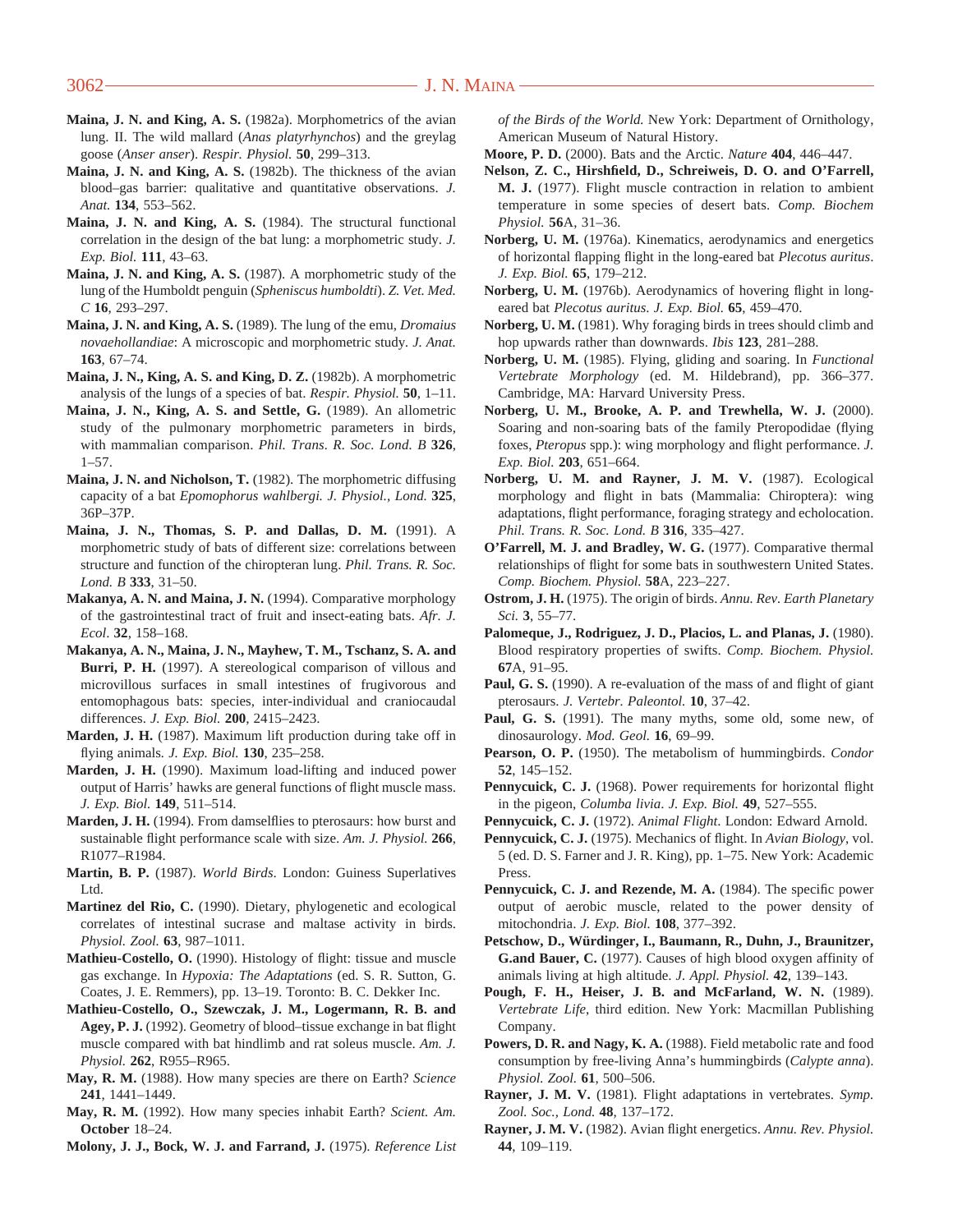- **Rayner, J. M. V.** (1985). Bounding and undulating flight in birds. *J. Theor. Biol.* **117**, 47–77.
- **Rayner, J. M. V.** (1986). Vertebrate flapping flight mechanics and aerodynamics and the evolution of flight in bats. In *BIONA Report 5, Bat Flight – Fledermausflug* (ed. W. Nachtigall), pp. 27–74. Stuttgart: Gustav Fischer Verlag.
- **Richardson, J.** (1976). Autumnal migration over Puerto Rico and the Western Atlantic: A radar study. *Ibis* **118**, 309–332.
- **Riedesel, M. L.** (1977). Blood physiology. In *Biology of Bats*, vol. II (ed. W. A. Wimsatt), pp. 485–517. New York: Academic Press.
- **Riedesel, M. L. and Williams, B. A.** (1976). Continuous 24 h oxygen consumption studies of *Myotis velifer*. *Comp. Biochem. Physiol.* **54**A, 95–99.
- **Ruben, J.** (1991). Reptilian physiology and the flight capacity of *Archeopteryx*. *Evolution* **45**, 1–17.
- **Salomonsen, F.** (1967). Migratory movements of the Arctic tern (*Sterna paradisea pontoppidan*) in the Southern Ocean. *Det. Kgl. Danske Vid. Selsk, Biol. Med.* **24**, 1–37.
- **Scheid, P.** (1979). Mechanisms of gas exchange in bird lungs. *Rev. Physiol. Biochem. Pharmac.* **86**, 137–186.
- **Scheid, P.** (1985). Significance of lung structure for performance at high altitude. In *Acta XVIII International Congress of Ornithology*, vol. III (ed. V. D. Ilyicher and V. M. Gavrilov), p. 976. Moscow: Nauka.
- **Scheid, P.** (1990). Avian respiratory system and gas exchange. In *Hypoxia: The Adaptations* (ed. J. R. Sutton, G. Coates and J. E. Remmers), pp. 4–7. Burlington, Ontario: B. C. Decker Inc.
- **Scheid, P. and Piiper, J.** (1970). Analysis of gas exchange in the avian lung: theory and experiments in the domestic fowl. *Respir. Physiol.* **9**, 246–262.
- **Scheid, P. and Piiper, J.** (1972). Cross-current gas exchange in the avian lungs: effects of reversed parabronchial air flow in ducks. *Respir. Physiol.* **16**, 304–312.
- **Schmidt-Nielsen, K.** (1972). Locomotion: energy cost of swimming, flying and running. *Nature* **177**, 222–227.
- **Schmidt-Nielsen, K.** (1975). Recent advances in avian respiration. In *Avian Physiology* (ed. M. Peaker), pp. 33–47. London: Academic Press.
- **Schmidt-Nielsen, K.** (1984). *Scaling: Why is Animal Size so Important?* Cambridge: Cambridge University Press.
- **Schmidt-Nielsen, K. and Larimer, J. L.** (1958). Oxygen dissociation curves of mammalian blood in relation to body size. *Am. J. Physiol.* **195**, 424–428.
- **Scholey, K.** (1986). The evolution of flight in bats. In *BIONA Report 5* (ed. W. Nachtigall), pp. 1–12. Stuttgart: Gustav-Fischer Verlag.
- **Seeherman, H. J., Taylor, C. R., Maloiy, G. M. O. and Armstrong, R. B.** (1981). Design of the mammalian respiratory system. II. Measuring maximum aerobic capacity. *Respir. Physiol.* **44**, 11–23.
- **Shams, H. and Scheid, P.** (1987). Respiration and blood gases in the duck exposed to normocapnic and hypercapnic hypoxia. *Respir. Physiol.* **67**, 1–12.
- **Shepherd, A. P. and Riedel, G. L.** (1982). Optimal hematocrit for oxygenation of canine intestine. *Circ. Res.* **51**, 233–240.
- **Snyder, G. K.** (1976). Respiratory characteristics of whole blood and selected aspects of circulatory physiology in the common short-nosed fruit bat, *Cynopterus brachyotes*. *Respir. Physiol.* **28**, 239–247.
- **Sparti, A.** (1992) Thermogenic capacity of shrews (Mammalia, Soricidae) and its relationship with basal rate of metabolism. *Physiol. Zool.* **65**, 77–96.

**Spicer, J. I. and El-Gamal, M. M.** (1999). Hypoxia accelerates the

development of respiratory regulation in brine shrimp – but at a cost. *J. Exp. Biol*. **202**, 3637–3646.

- **Sprent, P.** (1969). *Methuen's Monograph of Applied Probability and Statistics: Models in Regression and Related Topics.* London: Methuen.
- **Stahel, C. D. and Nicol, S. C.** (1988). Ventilation and oxygen extraction in the little penguin (*Eudyptula minor*), at different temperatures in air and water. *Respir. Physiol*. **71**, 387–398.
- **Stanislaus, M.** (1937). Untersuchungen an der Kolibrilunge. *Z. Morph. Oekol. Tiere* **33**, 261–289.
- **Stewart, A. G.** (1978). Swans flying at 8,000 m. *Brit. Birds* **71**, 459–460.
- **Suarez, R. K., Brown, G. S. and Hochachka, P. W.** (1986). Mitochondrial respiration in hummingbird muscles. *Am. J. Physiol.* **251**, R537–R542.
- **Suarez, R. K., Lighton, J. R. B., Brown, G. S. and Mathieu-Costello, O.** (1991). Mitochondrial respiration in hummingbird flight muscles. *Proc. Natl. Acad. Sci. USA* **88**, 4870–4873.
- **Suthers, R. A., Thomas, S. P. and Suthers, B. J.** (1972). Respiration, wing-beat and ultrasonic pulse emission in an echolocating bat. *J. Exp. Biol.* **56**, 37–48.
- **Swan, L. W.** (1961). The ecology of the high Himalayas. *Scient. Am.* **205**, 67–78.
- **Swan, L. W.** (1970). Goose of the Himalayas. *Nat. Hist.* **79**, 68–75.
- **Tenney, S. M. and Remmers, J. E.** (1963). Comparative morphology of the lung: diffusing area. *Nature* **197**, 54–56.
- **Thomas, A. L. R., Jones, G., Rayner, J. M. V. and Hughes, P. M.** (1990a). Intermittent gliding flight in the pipistrelle bat (*Pipistrellus pipistrellus*) (Chiroptera: Vespertilionidae). *J. Exp. Biol.* **149**, 407–416.
- **Thomas, D. W.** (1983). The annual migrations of three species of West African fruit bats (Chiroptera: Pteropodidae). *Can. J. Zool.* **61**, 2266–2272.
- **Thomas, D. W., Cloutier, D. and Gagne, D.** (1990b). Arrythmic breathing, apnea and non-steady-state oxygen uptake in hibernating little brown bats (*Myotis lucifugus*). *J. Exp. Biol.* **149**, 395–406.
- **Thomas, S. P.** (1975). Metabolism during flight in two species of bats, *Phyllostomus hastatus* and *Pteropus gouldii*. *J. Exp. Biol.* **63**, 273–293.
- **Thomas, S. P.** (1981). Ventilation and oxygen extraction in the bat, *Pteropus gouldii* during rest and during steady flight. *J. Exp. Biol.* **94**, 231–250.
- **Thomas, S. P.** (1987). The physiology of bat flight. In *Recent Advances in the Study of Bats* (ed. M. B. Fenton, P. Racey and J. M. V. Rayner), pp. 75–99. Cambridge: Cambridge University Press.
- **Thomas, S. P., Lust, M. R. and van Riper, H. J.** (1984). Ventilation and oxygen extraction in the bat *Phyllostomus hastatus* during rest and steady flight. *Physiol. Zool.* **57**, 237–250.
- **Thomas, S. P. and Suthers, R.** (1972). The physiology and energetics of bat flight. *J. Exp. Biol*. **57**, 317–335.
- **Thomas, S. P., Thomas, D. P. and Thomas, G. S.** (1985). Ventilation and oxygen extraction in the bat *Pteropus poliocephalus* acutely exposed to simulated altitudes from 0 to 11 km. *Fedn. Proc.* **44**, 1349A.
- **Thompson, D. W.** (1942). *On Growth and Form*, second edition. Cambridge: Cambridge University Press. .
- **Tipton, C. M.** (1986). Determinants of  $\dot{V}_{\text{O}_2,\text{max}}$ : insights gained from non-human species. *Acta Physiol. Scand.* **128**, 33–43.
- **Tomlinson, J. T.** (1963). Breathing of birds in flight. *Condor* **64**, 514–523.